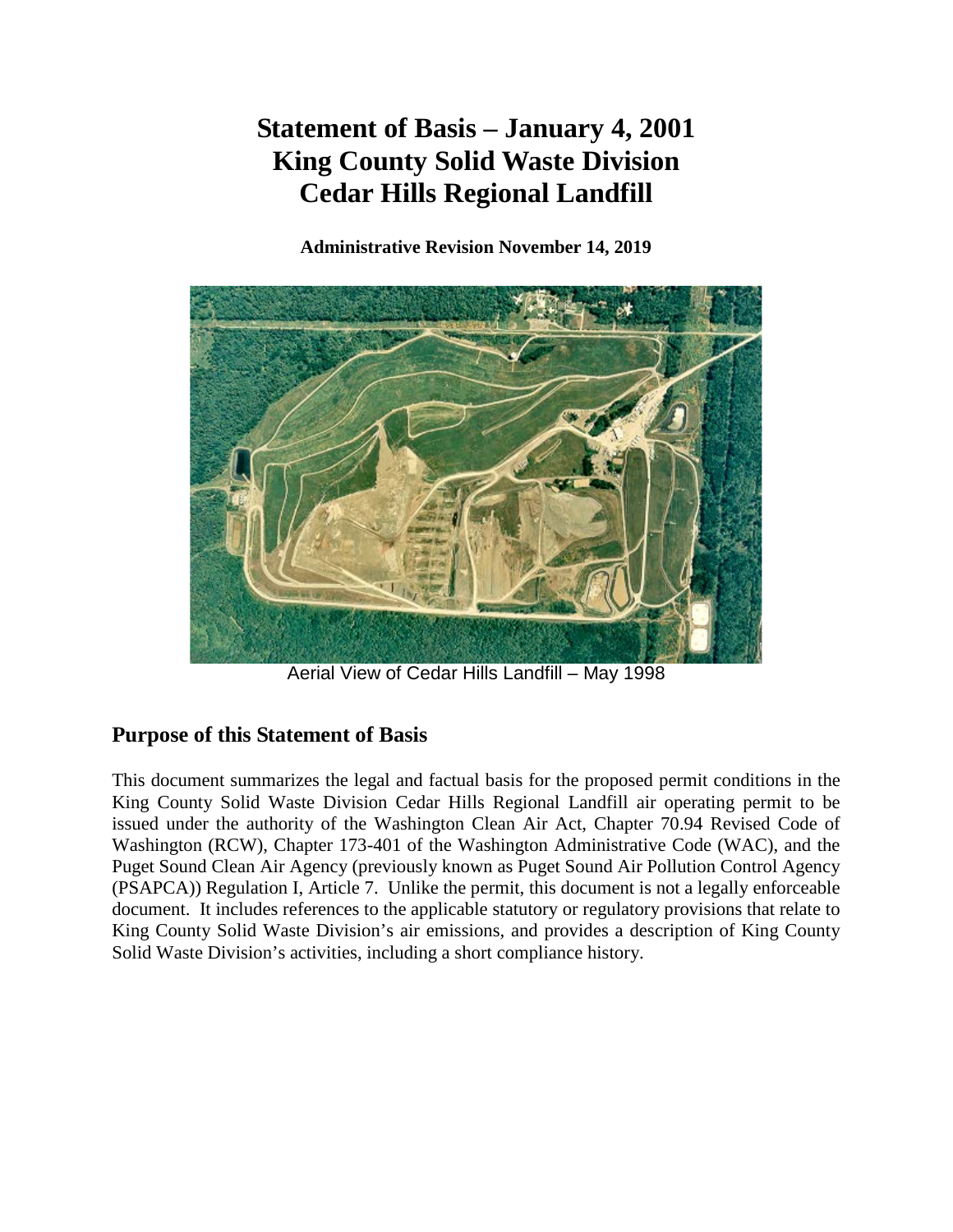#### *Source Description*

#### *Service – Municipal Solid Waste Landfill*

The King County Solid Waste Division handles 100% of the mixed solid waste generated in King County, exclusive of that generated within the Cities of Seattle and Milton. The landfill is located 20 miles southeast of Seattle and is owned and operated by the King County Solid Waste Division. In 1960, the King County Board of Commissioners issued the Cedar Hills Special Use Permit that opened the landfill.

The King County Solid Waste Division is required to have an operating permit because the new construction of Area V made 40 CFR 60, Subpart WWW applicable to the facility. That subpart required that an application be submitted for a Title V air operating permit.

King County Solid Waste Division Cedar Hills Landfill is an engineered facility that is specifically constructed for the purpose of safely and permanently disposing of municipal solid waste. It is constructed in cells or sections isolated from other parts of the landfill by soil or other noncombustible cover material. Older sections have clay-based or flexible membrane caps. New sections are required to have caps and double liners under the landfill to prevent groundwater contamination. Monofill asbestos waste containing trenches are created in each lift. The location of each lift's asbestos trench is recorded as per federal regulation. The landfill is required to treat any leachate, collect and control methane gas emissions, and prevent soil erosion. Cedar Hills Landfill occupies 920 acres with approximately 406 acres available for landfilling and support functions. The remaining landfill capacity is approximately 14 million tons or approximately 15 years. However, current plans are to close the landfill sometime around the year 2012, before reaching its capacity.

The landfill consists of:

- A truck weigh station for recording the amount of waste coming to the facility,
- A "working face" cell that is constructed to accept waste,
- A compactor to compact the waste as it is being received,
- A "borrow area" where soil or other cover material is being stored for use at the landfill,
- Other closed cells that are capped to prevent rainwater from soaking in and graded and planted to prevent erosion,
- Methane gas flares,
- A wastewater treatment plant to treat liquids coming from the landfill,
- On-site testing facilities for waste, and
- An office and equipment complex.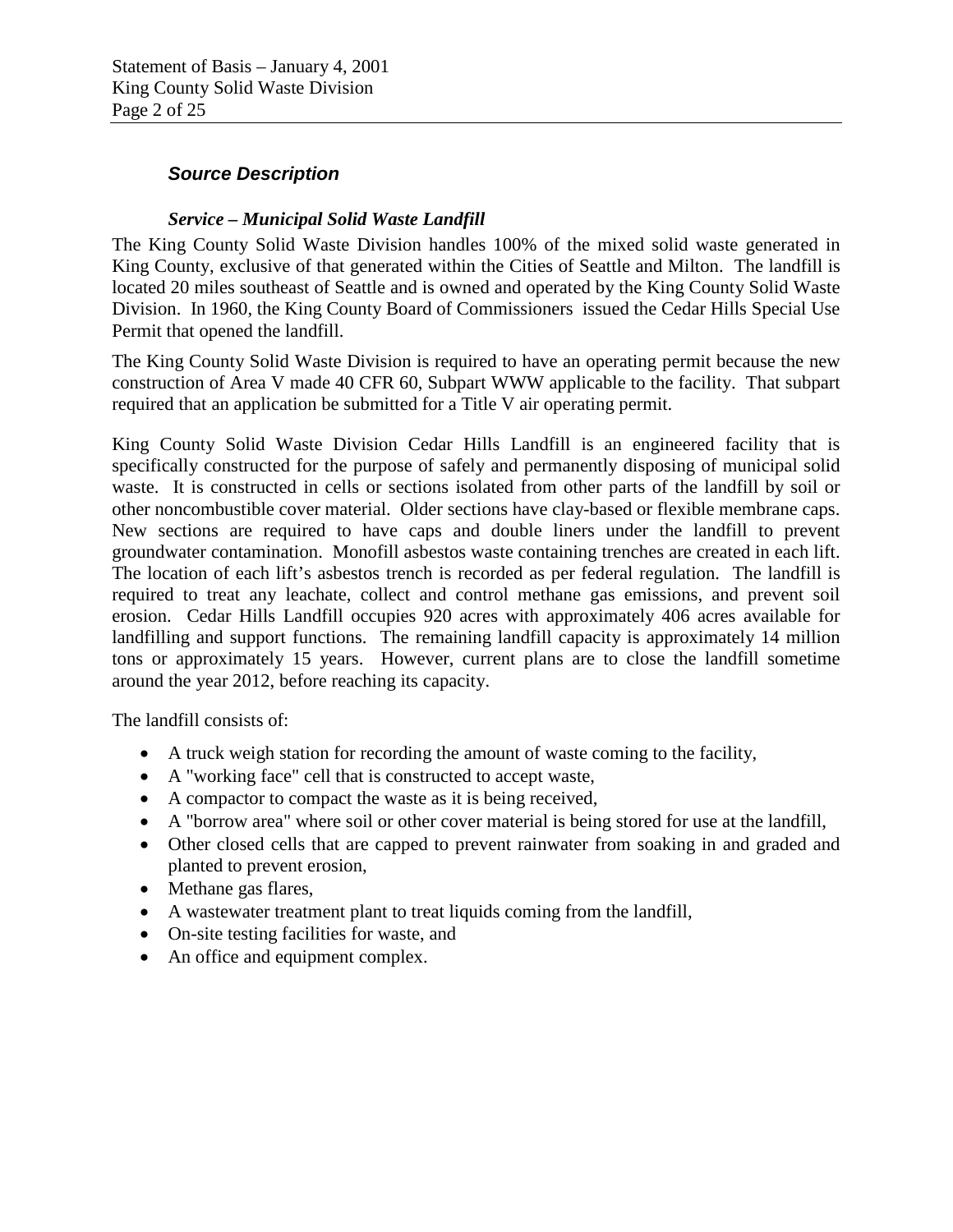#### *Responsible Individual*

With Administrative Revision 2, Theresa Jennings replaced Rodney G. Hansen as Director of the Solid Waste Division and is listed as the responsible individual meeting the requirements of WAC 173-401-200 (27)(c). Though the site is called the "Cedar Hills Regional Landfill," the organization in King County that is responsible for the day-to-day operations of the facility is the King County Public Works - Solid Waste Division. The term "King County Solid Waste Division" is used throughout the permit.

#### *Pollutants Emitted to Air*

The primary source of landfill emissions is anaerobic biodegradation of which the main products are methane,  $CO<sub>2</sub>$ , and Non-Methane Organic Compounds (NMOC). Amine and mercaptanbased constituents that can be detected in the parts-per-billion range as odors are also components of landfill gas. Fugitive dust from traffic on dirt roads and trackout on public highways are also of concern. In 1999, thermal treatment of the landfill gas produced 70 tons of NOx, 10 tons of CO, and 46 tons of SOx.

#### *Process Overview and Specific Production Steps*

#### **Landfill Operations**

Tractor trailers transport refuse to the landfill where it is deposited on the "working face" of the active refuse cell. As the day progresses, self-propelled machinery compacts the waste at the working face and deposits soil on top that is then compacted to form a daily cover. The purpose of the daily cover is to reduce vectors (birds, rats and their predators), litter, and odors from the new refuse. As the cell is filled, the exposed perimeter slopes are covered each year with a "summer" cover system that consists of a layer of sand, a geotextile filter fabric, and a layer of low-permeability soil seeded with grass. The cover system is designed to reduce both landfill gas (LFG) emissions and leachate seepage from the refuse.

A final cover system is placed on the finished outside surfaces of a refuse cell when final refuse grades have been achieved. The final cover system, designed and constructed to comply with state and federal regulations (not covered in the operating permit), encloses the refuse to limit fugitive emissions to the maximum extent practicable so that the landfill gas collection system can operate efficiently.

#### **Landfill Gas Management**

Landfill gas collection is accomplished by a network of vertical wells and horizontal collection trenches installed in both the closed and active areas of the landfill. When vacuum is applied to these wells and trenches, the system is said to be under "active extraction." In contrast, a collection system that relies on gas flowing only as a result of internal, natural pressure gradients in the landfill is said to be a "passive" system. Both active and passive systems are used at the Cedar Hills Landfill. In addition, many leachate system pipes, cleanouts, manholes, and other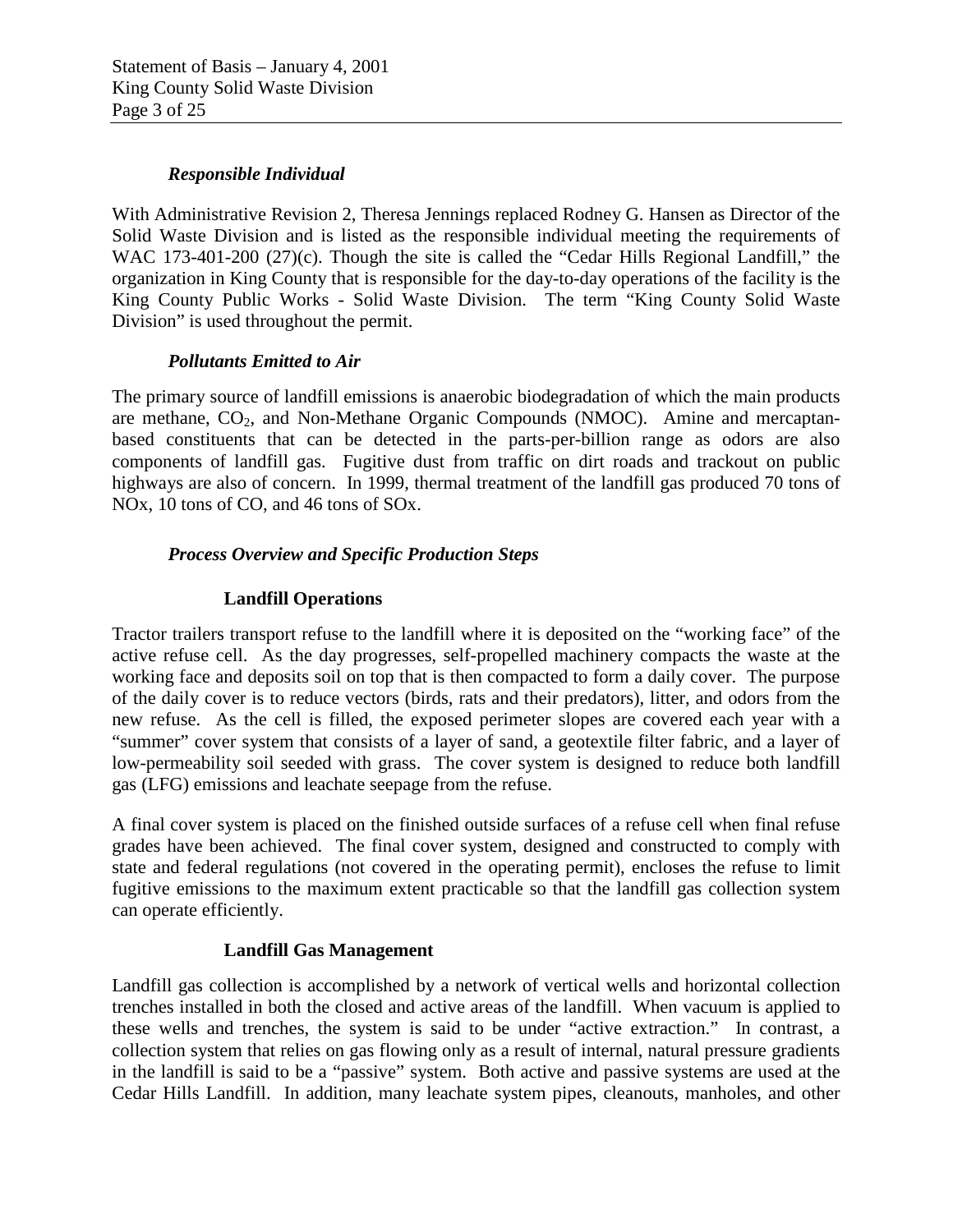facilities where gas can be generated or conveyed have been connected to the gas manifolds and header piping systems, where gas is conveyed under vacuum to a control facility.

Gas is treated by thermal oxidation in both open, elevated flares and enclosed ground flares. Gas is conveyed from most of the closed refuse areas and all active refuse areas to an integrated landfill gas control station located at the north end of the landfill. This facility, known as the North Flare Station, consists of four enclosed ground flares, vacuum exhausters, and instrumentation for control of both operations. A fifth ground flare is permitted with installation to be completed in year 2000. A small portion of the gas collected in the landfill is treated at two other locations. An open, elevated flare is located on the South Solid Waste Area. This is a shallow depth area of old refuse at the south end of the landfill. Passive networks of collection trenches installed within the old refuse feed this flare. Another open flare, located in the southeast corner of the landfill, burns gas collected under active extraction by the Southeast Pit perimeter migration control system. This flare and exhauster are called the Southeast Flare Station. A spare 1000 cfm mobile, skid-mounted portable flare is not connected into the system and acts as a backup flare for maintenance projects at this landfill and other closed landfills in King County.

Landfill gas is sometimes found in leachate piping, and the leachate itself can be odor producing. For this reason, the leachate manholes and pump stations are designed with watertight covers and fittings to prevent the escape of gas and odors. Several of these facilities and leachate cleanouts are connected to the landfill gas collection system to reduce the potential for fugitive emissions.

During the five-year period after issuance of the operating permit, the King County Solid Waste Division may sell some or most of its landfill gas production to outside public or private corporations, for the purpose of converting the gas to energy. It is expected, however, that some treatment/control of waste landfill gas would still take place due to the low BTU value of gas recovered from the perimeter gas capture and leachate-gas separation systems. If the BTU value of this gas is very low and does not support combustion, gas control methods may include carbon adsorption, biofiltration, or chemical scrubbing.

#### **Vehicle and Landfill Maintenance Activities**

Support facilities at the Cedar Hills Landfill include a central maintenance shop building; several additional structures; an outdoor truck wash facility; fueling stations for gasoline-, diesel-, and propane-powered vehicles; a storage area for 55-gallon drums of oil, grease, and kerosene; and an outside storage yard for spare materials. The gasoline station has CARB-approved Stage 1 and Stage 2 vapor recovery systems.

The King County Solid Waste Division operates and maintains a fleet of support vehicles used at the landfill. Routine maintenance and mechanical repairs of the vehicles, equipment, and refuse trailers are performed at the central maintenance shop building. When required, some of these activities are performed at the location of the damaged vehicle elsewhere on the landfill property. In the course of such work, waste fluids such as antifreeze, oil, grease, and fuel are collected and stored. A "Safety-Kleen" station is used to clean vehicle parts. Some welding and roller/brush painting activities are done as needed.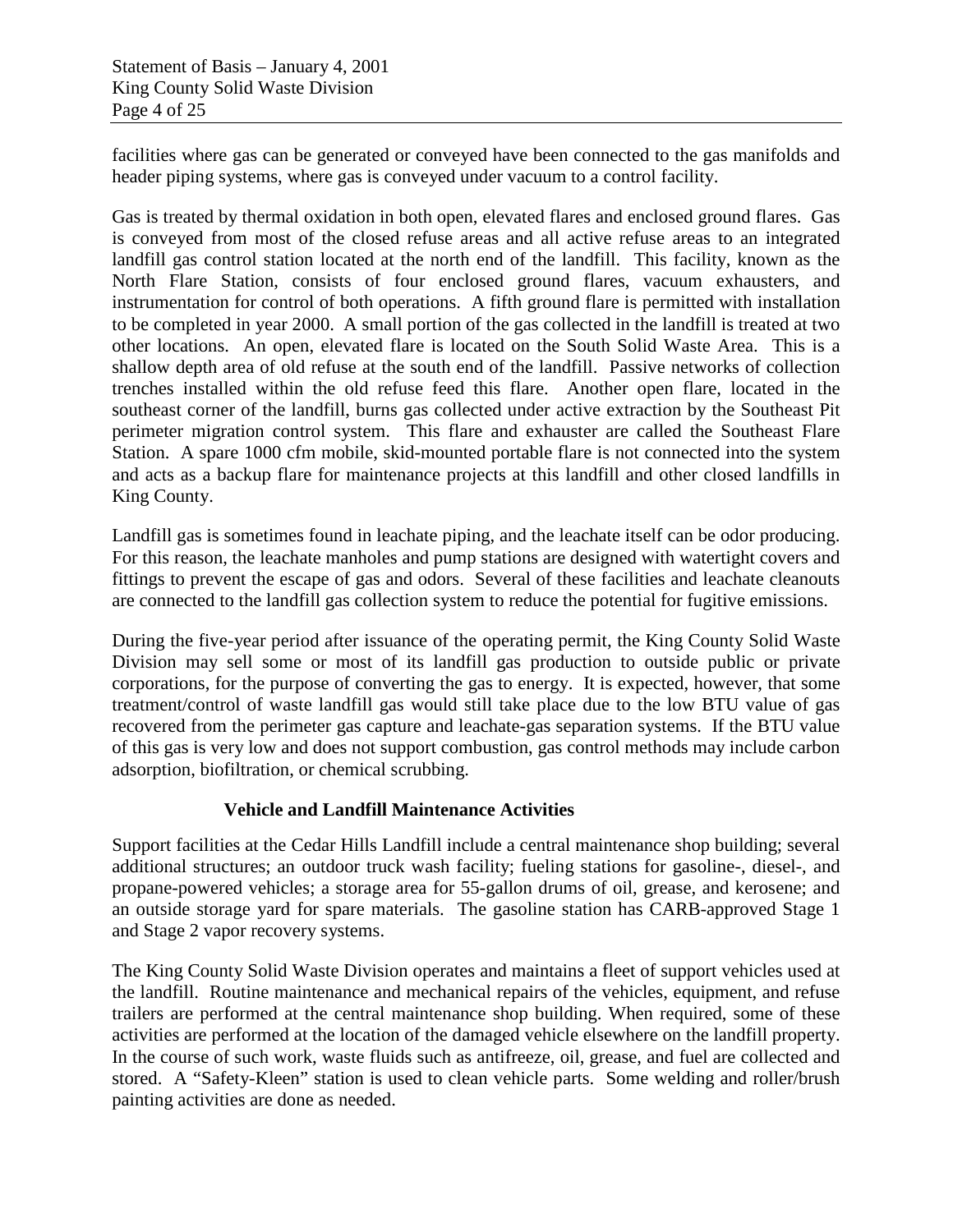#### **Miscellaneous Activities**

The offices of the operations manager occupy four small structures at the south end of the landfill. The buildings also contain an employee lunchroom area with sanitary and shower facilities, as well as office space for the environmental monitoring and engineering support staffs. Staff and county vehicles are present on the landfill property day and night. Unpaved roads are watered, and paved roads are swept for dust control. Small machines and equipment used to maintain the landfill property include mowers, weed-eaters, air compressors, portable generators, hand-held augers, plastic pipe welders, and portable pumps. The various buildings on the site are ventilated via the heating and air conditioning systems. These include the vehicle maintenance shop heaters which combust less than one-half million BTU per hour of waste vehicle lubricating oil.

### **Review of King County Solid Waste Division Permit Application**

The Puget Sound Clean Air Agency received the original air operating permit application on June 7, 1995. King County Solid Waste Division submitted revisions and addenda to the original application that were received by the Puget Sound Clean Air Agency on August 1, 1995 and September 1, 1995. The Puget Sound Clean Air Agency acknowledged that the application was complete in a September 1, 1995 letter to King County Solid Waste Division.

### **Compliance History**

In the last 5 years, the Puget Sound Clean Air Agency has inspected King County Solid Waste Division a total of 72 times. These visits were in response to 879 complaints received by the Puget Sound Clean Air Agency. There were 47 complaints and 11 inspections in 1995, 208 complaints and 22 inspections in 1996, 483 complaints and 18 inspections in 1997, 112 complaints and 11 inspections in 1998, 28 complaints and 5 inspections in 1999, and 1 complaint and 5 inspections in the first half of 2000. During this period, the Puget Sound Clean Air Agency issued eight Notices of Violation (NOVs) resulting in two civil penalties. The table below lists each NOV, the requirement cited, a description of the violation, and the resolution of the case.

| Date<br>of<br><b>NOV</b> | Notice of<br>Violation<br>(NOV) No. | Regulation or<br>Order of<br>Approval No.                                                                    | Description                                                                                                                                                                                                                                                                     | Resolution                                                                                                                                                                         |
|--------------------------|-------------------------------------|--------------------------------------------------------------------------------------------------------------|---------------------------------------------------------------------------------------------------------------------------------------------------------------------------------------------------------------------------------------------------------------------------------|------------------------------------------------------------------------------------------------------------------------------------------------------------------------------------|
| 6/19/96                  | 35303                               | <b>Puget Sound Clean</b><br>Air Agency Order<br>of Approval No.<br>6454 Condition<br>No. 4 (Dated<br>5/16/96 | Failure to comply with approval<br>Condition No. 4 for a Portable<br>Mobile Flare Station. King County<br>Solid Waste Division failed to install<br>a continuous temperature recorder for<br>the flare within 30 days of startup.<br>(Unit installed one day later -<br>6/20/96 | (Case Closed 12/23/96) -<br>Civil Penalty (CP) No.<br>8501 for \$1000.<br>Suspended \$750, and paid<br>\$250, with a two-year<br>Assurance of<br>Discontinuance<br>Agreement (AOD) |
| 4/21/97                  | 35318                               | <b>Puget Sound Clean</b><br>Air Agency Reg I,<br>Section 9.20                                                | Causing or allowing the South Solid<br>Waste Passive Flare to remain unlit<br>with the valve in the "open" position.                                                                                                                                                            | (Case Closed $11/20/97$ ) –<br>CP No. 8696 for \$3000.<br>Suspended \$3000 with                                                                                                    |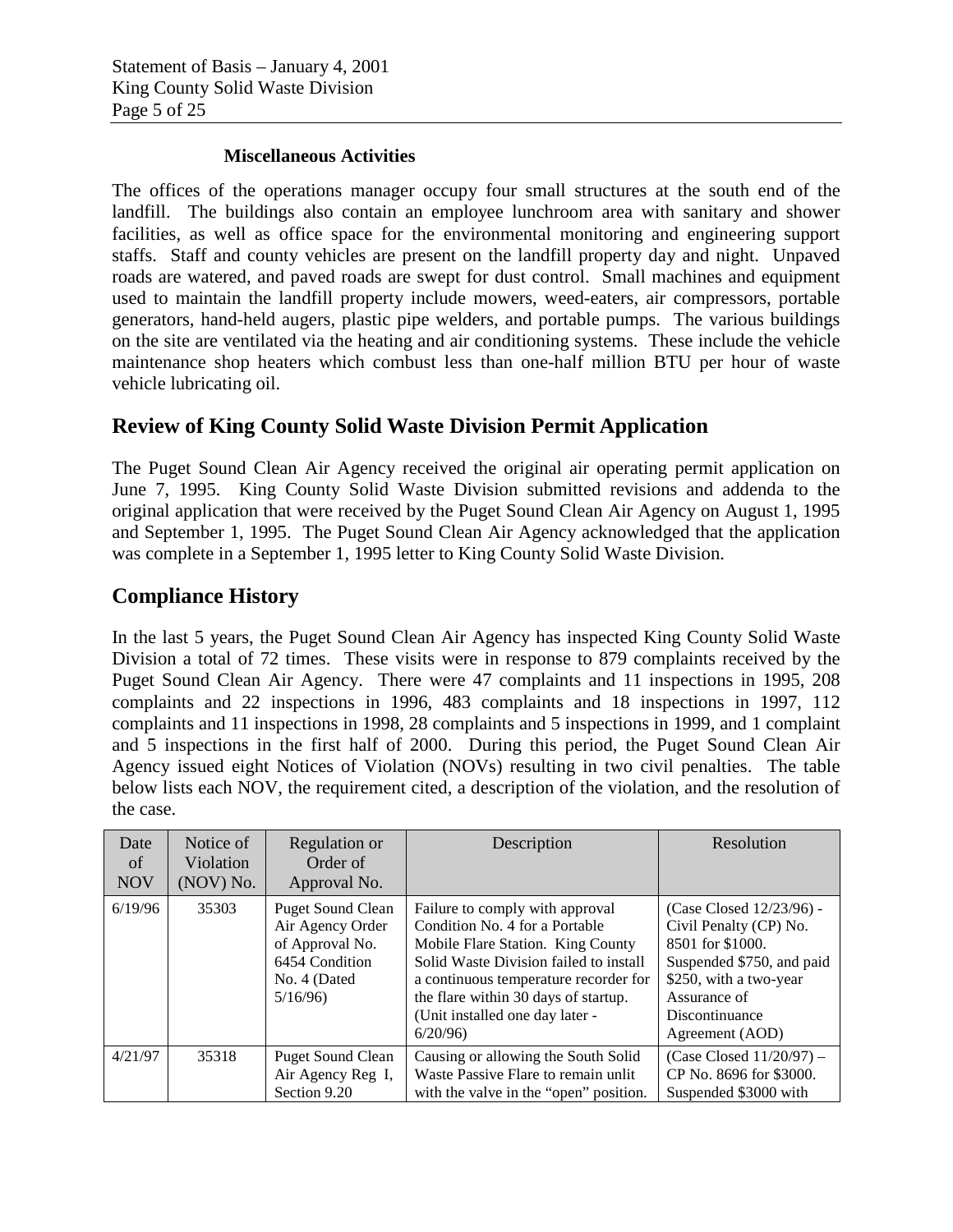| Date<br>of | Notice of<br>Violation | Regulation or<br>Order of                                                                                                                                                                                                                                                             | Description                                                                                                                                                                                                                                                                                                                                                                                                                                                                                                                                                                                                                                                                                                                                                                                                                                                                                                                   | Resolution                                                                                                                                                                          |
|------------|------------------------|---------------------------------------------------------------------------------------------------------------------------------------------------------------------------------------------------------------------------------------------------------------------------------------|-------------------------------------------------------------------------------------------------------------------------------------------------------------------------------------------------------------------------------------------------------------------------------------------------------------------------------------------------------------------------------------------------------------------------------------------------------------------------------------------------------------------------------------------------------------------------------------------------------------------------------------------------------------------------------------------------------------------------------------------------------------------------------------------------------------------------------------------------------------------------------------------------------------------------------|-------------------------------------------------------------------------------------------------------------------------------------------------------------------------------------|
| <b>NOV</b> | (NOV) No.              | Approval No.<br>(Adopted 6/9/88)                                                                                                                                                                                                                                                      | Uncontrolled escape of landfill gas to<br>the ambient air was allowed through<br>the unlit flare.                                                                                                                                                                                                                                                                                                                                                                                                                                                                                                                                                                                                                                                                                                                                                                                                                             | Settlement Agreement<br>and Consent Order signed<br>after flare was upgraded<br>with automatic valve<br>closures                                                                    |
| 6/30/97    | Asbestos 4-<br>4363    | <b>Puget Sound Clean</b><br>Air Agency Reg<br>III, Sections:<br>$4.02(a)$ ,<br>(Adopted 6/8/95)<br>$4.03(a)$ , &<br>4.03(a)(4),<br>(Revised 9/12/96)<br>4.04(a),<br>$4.05(a)$ ,<br>4.05(b)(1),<br>4.05(b)(4),<br>$4.05(b)(6)$ ,<br>$4.05(b)(7)$ , &<br>4.05(b)(9)<br>(Adopted 6/8/95) | Employee Break Room Floor - Tile<br>removed with 5% asbestos in the<br>mastic.<br>Failure to have an AHERA survey<br>conducted prior to the beginning of<br>the work. Failure to submit<br>notification to the Agency of an<br>asbestos removal. Failure to have the<br>required notification and survey<br>available for inspection. Failure to<br>remove asbestos prior to renovation<br>work that disturbed the asbestos-<br>containing material. Failure to have<br>certified asbestos workers conduct<br>the asbestos removal. Failure to<br>conduct the asbestos removal in a<br>controlled area. Failure to remove<br>asbestos using wet methods. Failure<br>to keep from damaging asbestos-<br>containing material being removed.<br>Failure to keep asbestos-containing<br>waste material wet and sealed in<br>leak-tight containers and to mark the<br>containers with the required waste<br>generator information. | $(Case Closed 10/9/97) -$<br>CP No. 8695 for \$3500.<br>Suspended \$2500, and<br>paid \$1000, with a two-<br>year AOD                                                               |
| 9/28/98    | 36758                  | <b>Puget Sound Clean</b><br>Air Agency Reg I,<br>Section $9.12(b)$ ,<br>(Adopted 8/10/89)<br>and<br><b>Puget Sound Clean</b><br>Air Agency Reg I,<br>Section 9.20<br>(Adopted 6/9/88)                                                                                                 | Causing or allowing the operation of<br>two open ended lateral landfill gas<br>collection lines on the west side of<br>Area 4 at lift 13.                                                                                                                                                                                                                                                                                                                                                                                                                                                                                                                                                                                                                                                                                                                                                                                     | $(Case Closed 5/17/00) -$<br>CP No. 8965 for \$3000.<br>Suspended \$3000, with a<br>two-year AOD. King<br>County to implement an<br>ISO-14000<br>Environmental<br>Management System |
| 8/17/99    | 36774                  | <b>Puget Sound Clean</b><br>Air Agency Reg I,<br>Section $6.03(a)$<br>(Adopted 7/8/99)                                                                                                                                                                                                | Two new gasoline tanks and Stage 1<br>& 2 vapor recovery systems installed<br>without prior approval from the<br>Agency for a Notice of Construction<br>Application.                                                                                                                                                                                                                                                                                                                                                                                                                                                                                                                                                                                                                                                                                                                                                          | $(Case Closed 5/17/00) -$<br>CP No. 9033 for \$2000.<br>Suspended \$2000 with a<br>two-year AOD. King<br>County to implement an<br>ISO-14000<br>Environmental<br>Management System  |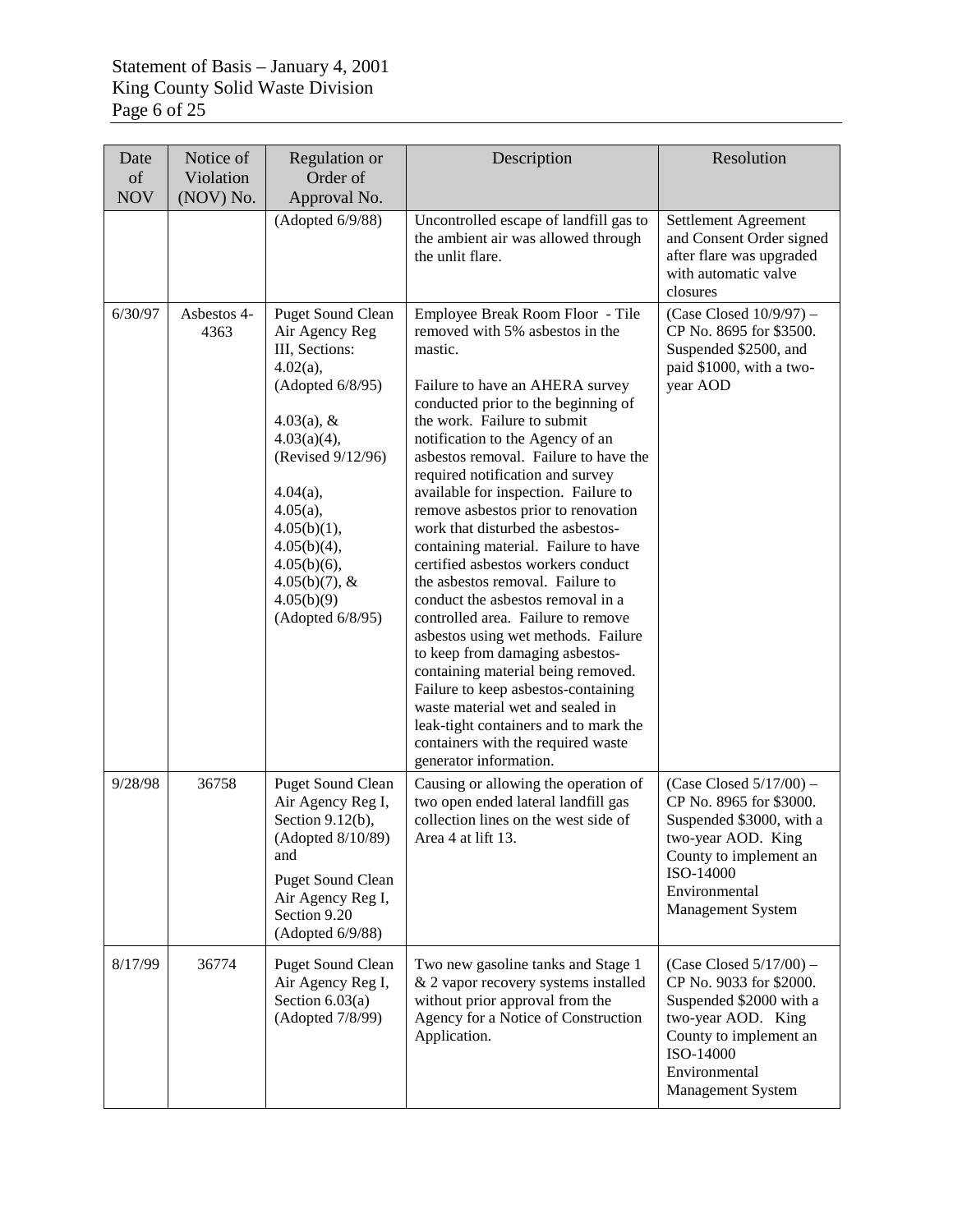Statement of Basis – January 4, 2001 King County Solid Waste Division Page 7 of 25

In addition, on two occasions, the Puget Sound Clean Air Agency issued Compliance Status Reports (CSRs) to the King County Solid Waste Division advising that fugitive gas flows and odor releases were unacceptable (February 1, 1995 and November 12, 1996).

Each year, the Puget Sound Clean Air Agency has received the required emission statements. The King County Solid Waste Division currently also reports certification of compliance with the NSPS requirements semiannually (quarterly, if King County Solid Waste Division is out-ofcompliance with the NSPS) to EPA Region 10 and the Puget Sound Clean Air Agency as required by the NSPS - 40 CFR Part 60, Subparts A and WWW.

There are currently no outstanding enforcement actions.

#### **Emission Inventory**

See Attachment A.

### **Applicable Requirements**

Applicable requirements are listed in several sections of this operating permit as outlined below. The permit lists only the requirements that the Puget Sound Clean Air Agency has determined to be within the scope of the definition of "applicable requirements" under the operating permit program. King County Solid Waste Division is legally responsible for complying with all applicable requirements of the operating permit as well as other requirements that do not fit the definition of "applicable requirements" found in Chapter 173-401 Washington Administrative Code (WAC). Some of the applicable requirements contain terms or monitoring, maintenance and recordkeeping that require detailed explanation in this statement of basis. The specific conditions are listed below, along with any necessary explanations in monitoring, maintenance, and recordkeeping requirements.

The King County Solid Waste Division is subject to all the requirements listed in Section I of the permit. Section I.A contains the requirements that are applicable facility-wide and Section I.B contains requirements applicable only to specific emission units. The requirements in Section I.B only apply to the specific emission units cited; however, the requirements in Section I.A also apply to the specific emission units or activities described in Section I.B. If the monitoring, maintenance, and recordkeeping method for any requirement in Section I.A is more extensive for specific emission units, that requirement is repeated in Section I.B with the additional monitoring, maintenance and recordkeeping requirements.

The tables list the citation for the "applicable requirement" in the second column. The third column (Date) contains the adoption or effective date of the requirement. In some cases, the effective dates of the Federally Enforceable Requirement and the State Only Requirement are different because only rules approved by EPA through Sections 110, 111, and 112 of the federal Clean Air Act are federally enforceable and either the state has not submitted the regulation to the EPA or the EPA has not approved it.

The first column is used as an identifier for the requirement, and the fourth (Requirement Paraphrase) column paraphrases the requirement. The first and fourth columns are for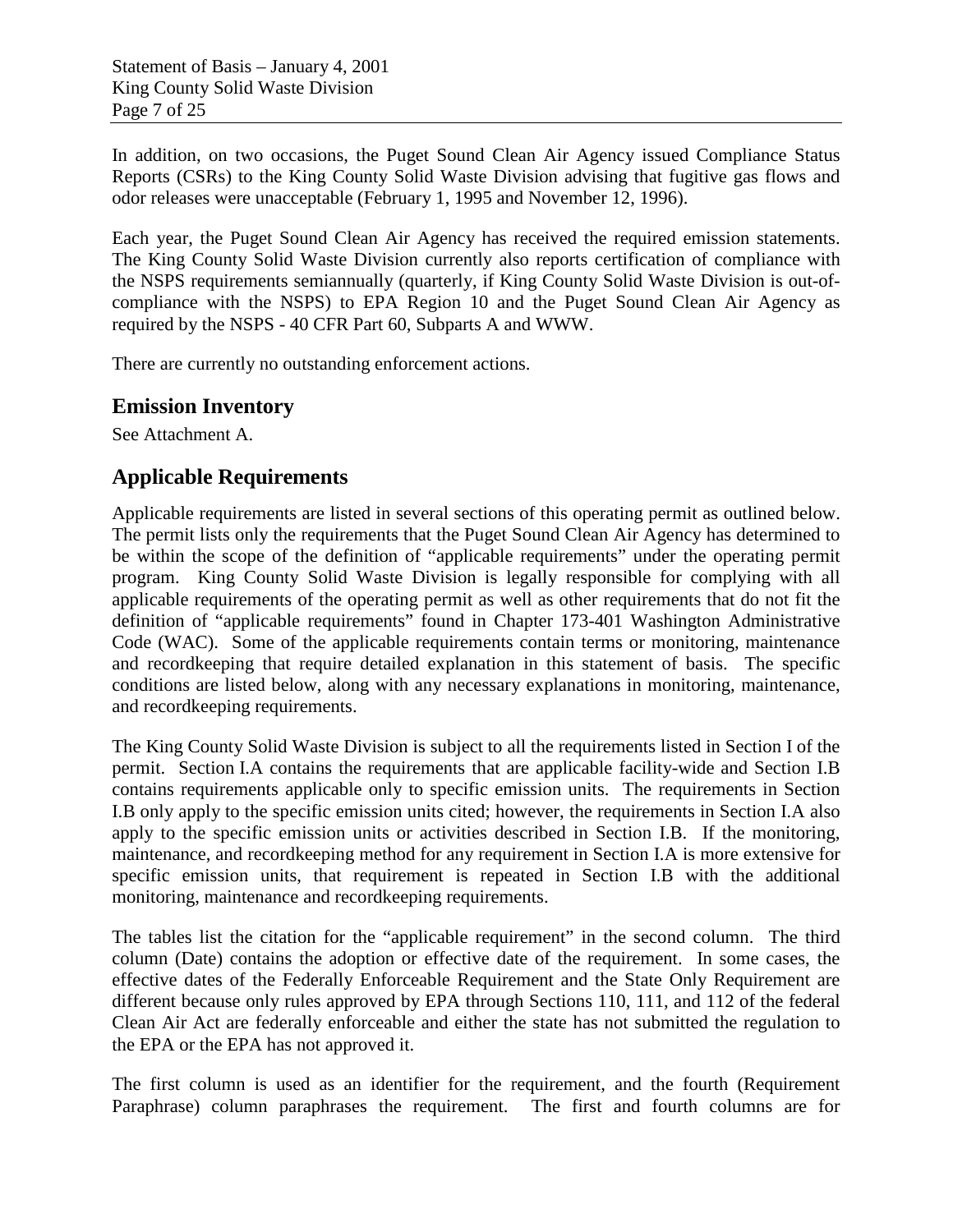information only and are not enforceable conditions of this permit. The actual enforceable requirement is embodied in the requirement cited in the second and third columns.

The fifth column (Monitoring, Maintenance & Recordkeeping Method) identifies the methods described in Section II of the permit. Following these methods is an enforceable requirement of this permit. The sixth column identifies the averaging time for the reference test method. The last column (Reference Test Method) identifies the reference method associated with an applicable emission limit that is to be used if and when a source test is required. In some cases where the applicable requirement does not cite a test method, one has been added.

In the event of conflict or omission between the information contained in the fourth and sixth columns and the actual statute or regulation cited in the second column, the requirements and language of the actual statute or regulation cited shall govern. For more information regarding any of the requirements cited in the second and third columns, refer to the actual requirements cited.

Those requirements are explained in detail below.

#### *Section I. A. (Facility-Wide) Applicable Requirements*

#### **Requirements I.A.1 and 1.A.11**

Both WAC 173-400-040(1) and Puget Sound Clean Air Agency Regulation I, Section 9.03 standards are 20% opacity and apply to all stationary sources.

The monitoring method is based on monthly visual inspections of all emission points at King County Solid Waste Division, with the source taking corrective action within 24 hours or using the reference test method, WDOE Method 9A, to determine opacity if any visible emissions are noted. The Puget Sound Clean Air Agency has determined that the monitoring should be daily for the reasons listed below. These factors are consistent with EPA's April 30, 1999 Draft *Periodic Monitoring Technical Reference Document*.

- 1) Initial compliance. The Puget Sound Clean Air Agency has not observed visible emissions from these activities during any inspection, nor has King County Solid Waste Division.
- 2) Margin of compliance. The monitoring method is designed so that the King County Solid Waste Division will take corrective action before a violation occurs. The emission units are unlikely to generate visible emissions except under the most unusual circumstances. In addition, the Puget Sound Clean Air Agency has inspected this facility at least five times annually since 1995 and has not identified opacity issues with the stationary equipment. Because we have never observed any visible emissions for the facility, the margin of compliance with the 20% opacity standard is high. Therefore, the Puget Sound Clean Air Agency has determined that monthly monitoring is adequate except as provided for under specific emission unit monitoring requirements. Recording of visible emissions is not necessarily a deviation of the opacity requirements. However, failure to take timely corrective action, as defined by the monitoring method, is a deviation of the specific permit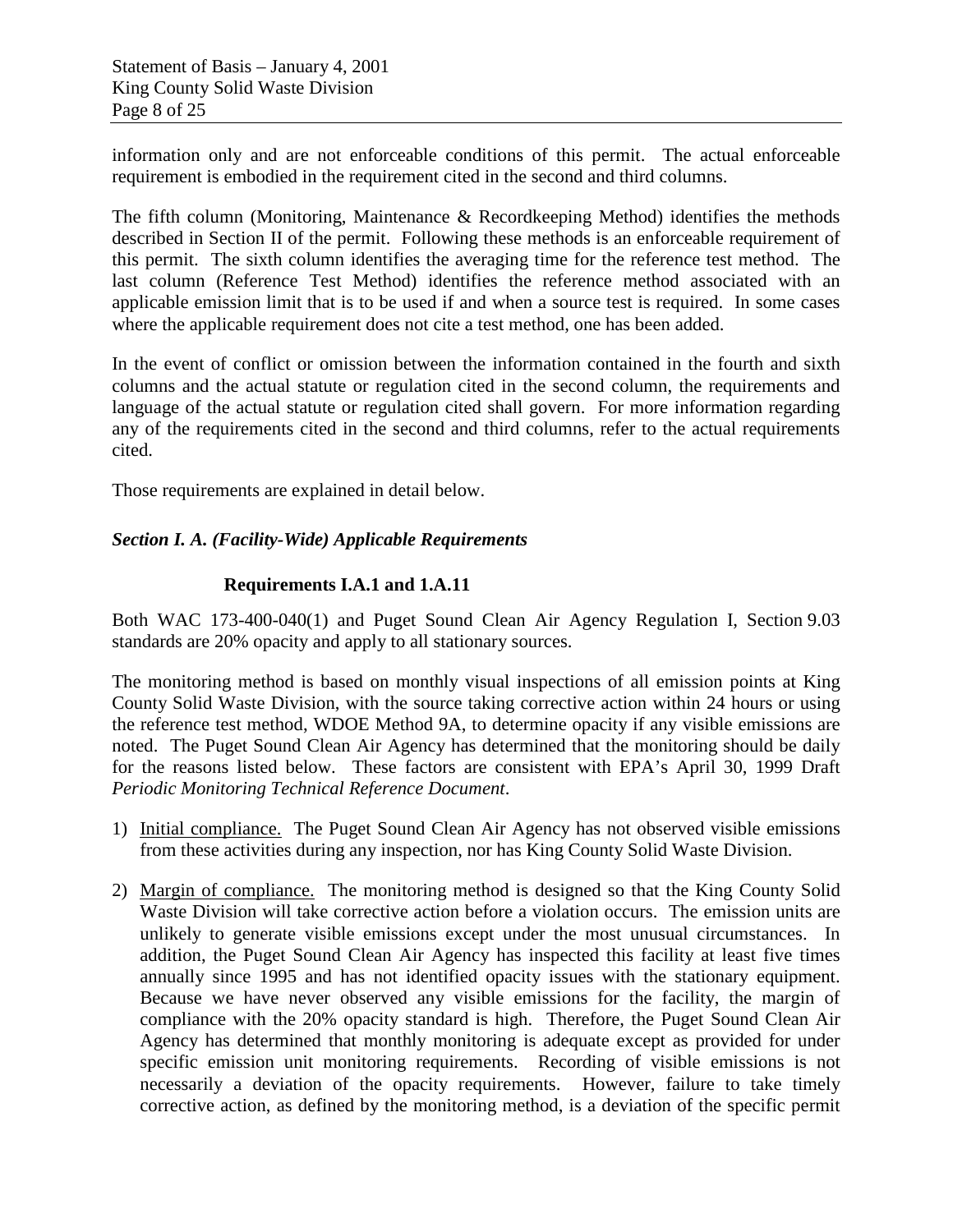term. Taking corrective action does not relieve King County Solid Waste Division from the obligation to comply with the opacity requirement itself.

- 3) Variability of process and emissions. Annual emissions from the facility are generally proportionate to the amount and age of waste present at the landfill. Waste acceptance rates are relatively constant on an annual and daily basis. Landfill gas emission rates change slowly as a function of barometric pressure. However, the most significant potential sources of opacity emissions are the flares, waste handling activities, and building heating. The flares and waste handling are addressed elsewhere in the permit and subject to specific Operation and Maintenance (O&M) and inspection requirements.
- 4) Environmental impacts of problems. Observed opacity is generally related to emissions of particulate matter or finely divided liquid droplets. The stationary emission units at King County Solid Waste Division typically do not generate visible emissions. Experience with flare system failures since 1995, including one major failure due to silica sand blockages in one flare's burner tips, has not resulted in any observed opacity violations.
- 5) Technical considerations. Catastrophic failure of a building's heating unit is a likely cause of an opacity standard deviation at King County Solid Waste Division. However, these units are fired in accordance with an acceptable O&M Plan, thereby minimizing the probability of an opacity standard violation.

#### **Requirements I.A.2 and I.A.12**

Both Puget Sound Clean Air Agency Regulation I, Section 9.07 and WAC 173-400-040 (6) are equivalent requirements  $(SO<sub>2</sub>$  emissions not to exceed 1000 ppm), except for the second paragraph of the WAC 173-400-040(6) which is not in the Puget Sound Clean Air Agency regulation. That paragraph, which is not federally enforceable, allows for exceptions to this requirement if the source can demonstrate that there is no feasible method of reducing the  $SO<sub>2</sub>$  concentrations to 1000 ppm. Since the Puget Sound Clean Air Agency rules do not allow the exception, the second paragraph does not apply to the King County Solid Waste Division. The King County Solid Waste Division can only burn landfill gas in the flares. "Landfill Gas" (LFG) is roughly a 45/45 mixture of methane and carbon dioxide. The remaining 10% is made up of oxygen, nitrogen, hydrogen, water vapor, and trace constituents. The trace constituents make up between 1-3% of the LFG. Most of the trace compounds are Non-Methane Organic Compounds (NMOC). Some of these remainder constituents are sulfur compounds. The presence of these trace compounds in LFG is thought to be due primarily to the disposal of waste containing these compounds into the landfill, although some may also be present as a result of natural decomposition processes within the landfill. An example is hydrogen sulfide (H2S) from decomposition of gypsum board. When sulfur-bearing compounds are combusted in the flares with the other components of landfill gas, a large portion of the sulfur leaves the flares as sulfur dioxide  $(SO<sub>2</sub>)$ .  $SO<sub>2</sub>$  concentration measurements have ranged from 2 to 10 ppmv during 4 source tests conducted on the North Flare Station since 1996. Note that these measured values are less than 1 percent of the 1,000 ppm  $SO_2$  standard. There is no reason to believe that the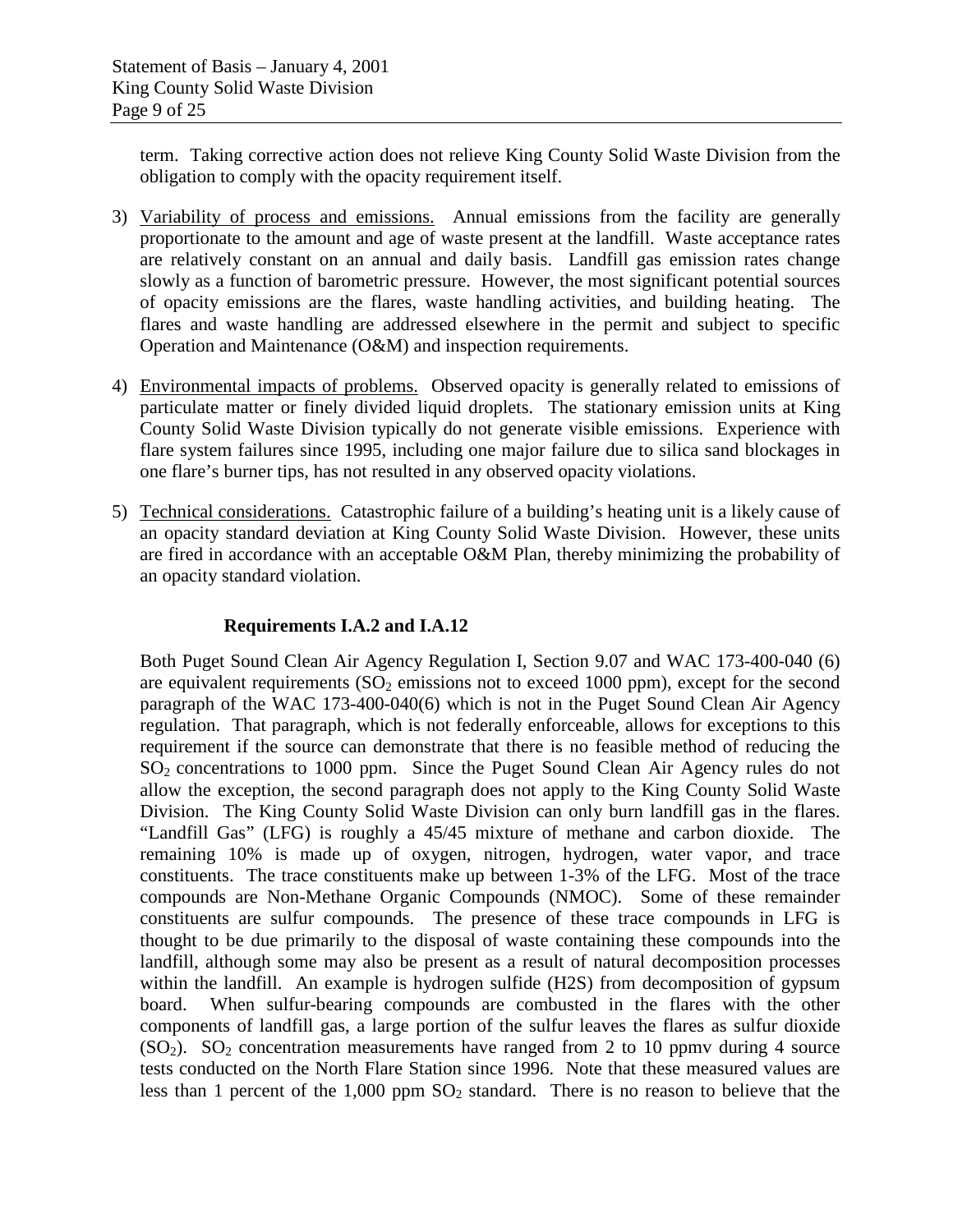amount of sulfur in the flares will significantly increase. Therefore, it is reasonable to assume that combustion units that are fired on landfill gas cannot exceed the  $1,000$  ppm  $SO<sub>2</sub>$ limits in Puget Sound Clean Air Agency Regulation I, Section 9.07 and WAC 173-400- 040(6). The other emission units are not capable of generating  $SO_2$  emissions as permitted. Therefore, the permit does not contain additional monitoring requirements.

#### **Requirement I.A.3**

Puget Sound Clean Air Agency Regulation I, Section 9.09 limits particulate emissions to 0.05 grain per dry standard cubic foot (gr/dscf) from equipment used in a manufacturing process. Puget Sound Clean Air Agency Regulation I, Section 9.09 also limits particulate emissions from fuel burning equipment using a fuel other than wood to 0.05 grain per dry standard cubic foot (gr/dscf) corrected to 7%  $O<sub>2</sub>$ . WAC 173-400-060 limits particulate emissions to 0.1 gr/dscf from general process units (i.e., units using a procedure or a combination of procedures for the purpose of causing a change in material by either chemical or physical means, excluding combustion). WAC 173-400-050(1) limits particulate emissions to 0.1 gr/dscf corrected to 7%  $O_2$  from combustion and incineration units (i.e., units using combustion for waste disposal, steam production, chemical recovery or other process requirements; but excluding open burning).

The monitoring method is based on monthly visual inspections of all emission points at King County Solid Waste Division, with the source taking corrective action or using the reference test method, WDOE Method 5, to determine particulate matter emission concentration if any visible emissions are noted. Recording of visible emissions is not necessarily a violation of the grain-loading standard, because the threshold for visible emissions occurs at a grain loading of less than 0.05 gr/dscf. However, failure to take timely corrective action, as defined by the monitoring method, is a deviation of the specific permit term. Taking corrective action does not relieve King County Solid Waste Division from the obligation to comply with the particulate standard itself.

The Puget Sound Clean Air Agency has determined that the monitoring should be monthly for the same reasons listed for Requirements I.A.1 and I.A.11, since particulate emissions from these units are directly related to opacity emissions.

#### **Requirements I.A.4, I.A.5, I.A.14, and I.A.15**

Puget Sound Clean Air Agency Regulation I, Sections 9.11(a) and 9.15(d) and WAC 173- 400-040(5) are similar requirements that address emissions that may be environmentally detrimental or cause a nuisance. Although the permit lists these requirements together, King County Solid Waste Division must comply with each. The monitoring method is based on responding to complaints and general inspections of the facility to identify any emissions that are likely to be injurious to human health, plant or animal life, or property, or that unreasonably interfere with enjoyment of life and property. Receiving complaints does not necessarily mean King County Solid Waste Division is in violation of this requirement, but King County Solid Waste Division has a responsibility to investigate complaints and take corrective action if necessary. The monitoring method specifies additional monthly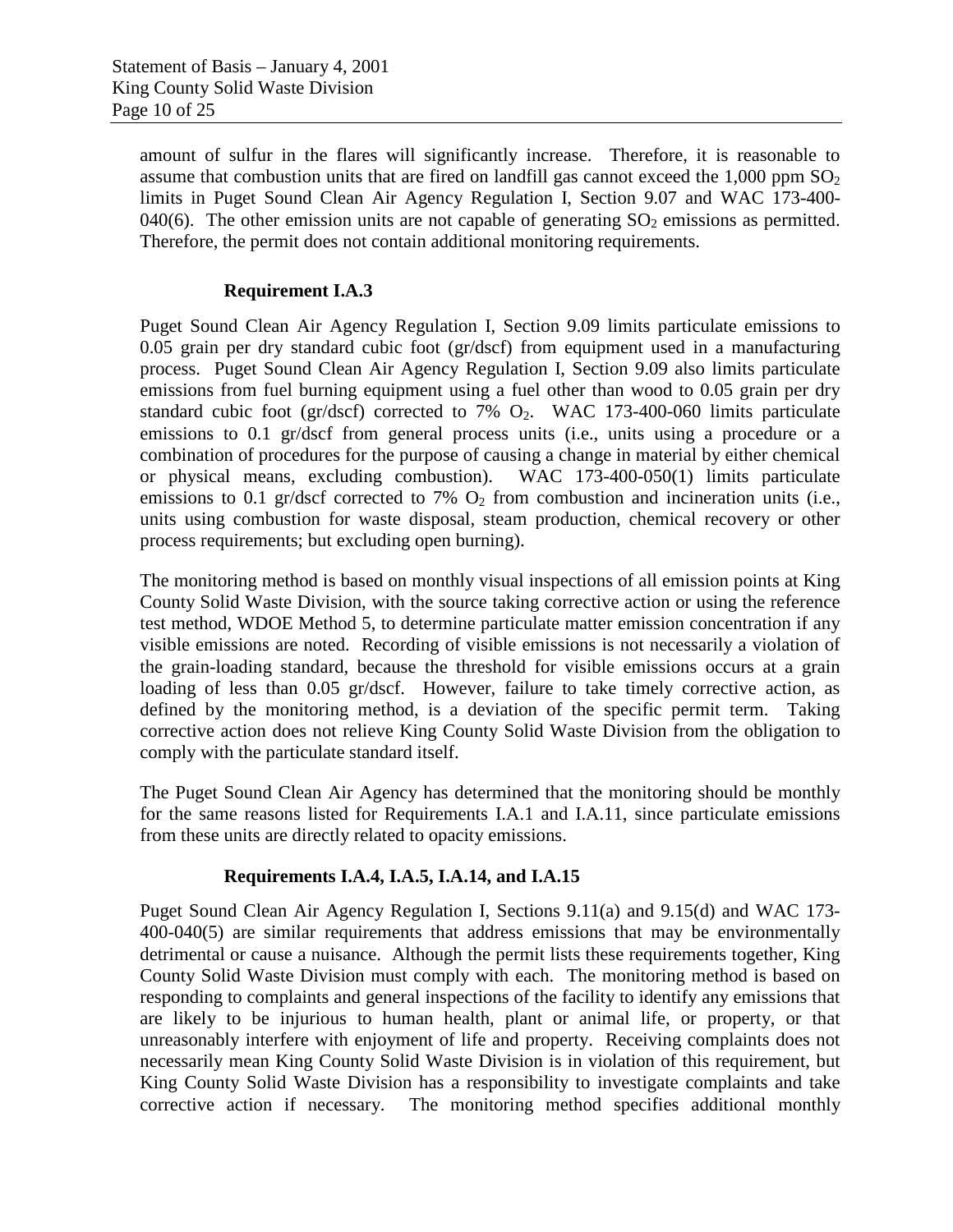inspections of the facility to monitor for changes at the landfill that may result in emissions. Monthly inspections are appropriate for the reasons listed below. These factors are consistent with EPA's April 30, 1999 Draft *Periodic Monitoring Technical Reference Document*.

The facility is currently in compliance with these requirements. The emissions most likely to be environmentally detrimental or cause a nuisance are the landfill gas generated by installed waste, and the waste filling and compaction process at the working face. Annual emissions from the facility are generally proportionate to in-place waste. Waste receipts are relatively constant on a per-shift basis, so emissions from waste handling are relatively constant for each day of facility operation. The rate of landfill gas generation is very constant and controlled by the gas collection and flare system, which is the subject of other monitoring methods. The facility O&M Plan requires that the size of the working face stay minimized to handle just the daily flow of incoming waste. This controls odor and dust emissions from the final placement and compaction of the waste. Water is kept at the working face and is also used on all non-paved surfaces for dust control. Additionally, all approaches to the working face are paved. Currently, the new Area V is unlikely to generate emissions in excess of allowable limits except under the most unusual circumstances, as long as King County Solid Waste Division follows its O&M Plan. Monthly facility-wide inspections will insure that the King County Solid Waste Division can respond to any externally caused changes in conditions that may increase emissions.

#### **Requirements I.A.6, I.A.7, and I.A.16**

Puget Sound Clean Air Agency Regulation I, Section 9.15(a) requires best available control technology (BACT) for all fugitive dust emissions. WAC 173-400-040(3) addresses fugitive dust emissions for some activities and WAC 173-400-040(8) requires reasonable precautions or reasonably available control technology (RACT) to control fugitive emissions. Puget Sound Clean Air Agency Regulation I, Section 9.15(a) refers to cleaning vehicle undercarriages before they leave a facility to prevent track-out of mud or dirt onto public roadways. Puget Sound Clean Air Agency Regulation I, Section 9.15(a)(4) refers to prevention of escape of dust-bearing materials from trucks operated on public roadways. Recording of fugitive dust emissions is not necessarily a violation of the requirement, since the requirement does not prohibit fugitive dust emissions, but prohibits fugitive dust unless BACT is employed.

King County Solid Waste Division does not handle or process materials that are likely to cause fugitive dust emissions. In Western Washington, the municipal solid waste contains enough moisture that alone it does not cause fugitive dust to leave the working face area of the landfill. During the hot and dry days of July and August, the landfill uses a water truck to wet the non-paved surfaces that the hauling trucks use for offloading.

King County Solid Waste Division has the responsibility to perform inspections of its property to determine if vehicles are creating track-out or spillage of mud or dirt onto paved public roadways. King County Solid Waste Division's parking lots and roadways are all paved. A new truck wheel wash facility was installed in the spring of 2000. All hauling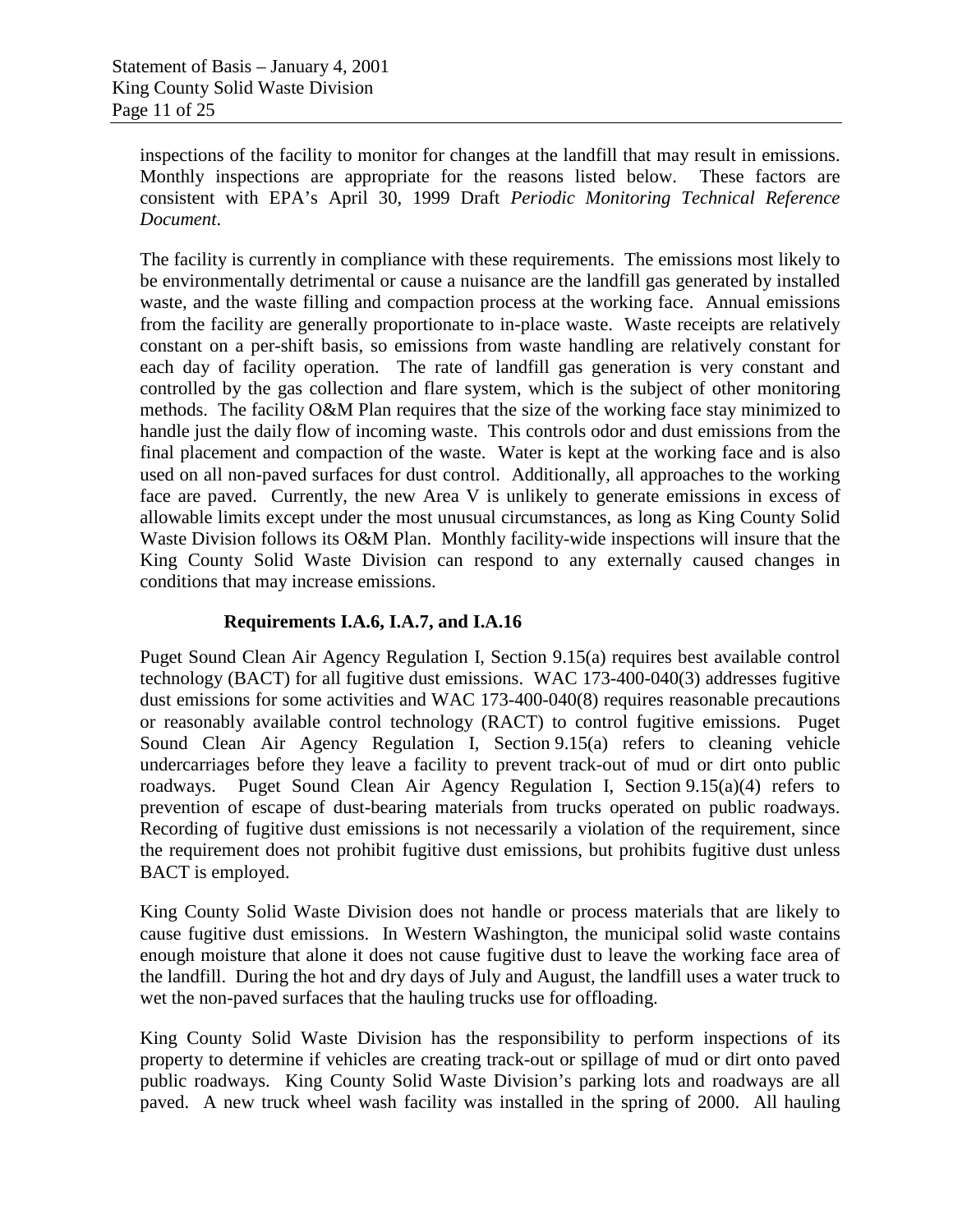vehicles that have left the paved portions of the landfill are required to use it before leaving the facility. The Puget Sound Clean Air Agency considers these reasonable precautions to prevent track-out or spillage onto public roadways.

Therefore, the monitoring method specifies monthly inspections of the facility to monitor for fugitive emissions for the reasons listed below. These factors are consistent with EPA's April 30, 1999 Draft *Periodic Monitoring Technical Reference Document*. The monitoring method is based on visual inspections with the King County Solid Waste Division taking corrective action as soon as possible but no later than within 24 hours if any fugitive dust emissions are noted. The monitoring method is consistent with Puget Sound Clean Air Agency's *"Agency Policy on Fugitive Dust Controls, March 1995,"* which specifies reasonable precautions that must be taken to prevent fugitive dust emissions, but does not necessarily define BACT for all processes.

- 1) Initial compliance. The Puget Sound Clean Air Agency has never had a fugitive dust complaint nor during the last five years has the King County Solid Waste Division had a violation of these fugitive dust regulations.
- 2) Margin of compliance. The emission units are unlikely to generate emissions in excess of allowable limits except under the most unusual circumstances, so long as King County Solid Waste Division follows its O&M Plan.
- 3) Variability of process and emissions. Some of the largest trucks allowed on Washington State highways currently carry waste into this landfill. Equipment used on site is also among the largest that can be currently purchased. Waste receipts are relatively constant on a per-shift basis, so emissions are relatively constant for each day of facility operation. All vehicles that leave the paved roadways to discharge waste are required to pass through the newly installed wheel wash facility. There are no changes that are likely to occur from outside influences that may suddenly increase fugitive emissions leaving the facility. The most significant variable affecting emissions would be the degree to which King County Solid Waste Division follows its O&M Plan.
- 4) Environmental impacts of problems. Most likely impact would be from a truck not using the truck wash and tracking out mud, or from an extremely dusty load being received at the working face of the landfill.
- 5) Technical considerations. If a truck bypasses the wheel wash facility, it still must travel approximately one-half mile to the main highway on a paved road that is easily cleaned by on-site personnel. Even if a large quantity of a dusty material like gypsum drywall arrived at the landfill, emissions would not likely reach off site of the landfill. This is due to a special use permit issued in 1960 to establish the landfill that requires a 1000-foot buffer zone around the active landfill. Facility-wide inspections, either in response to a complaint or at least monthly as set in the monitoring method, will insure that the King County Solid Waste Division can respond to any externally-caused changes in conditions that increase fugitive emissions.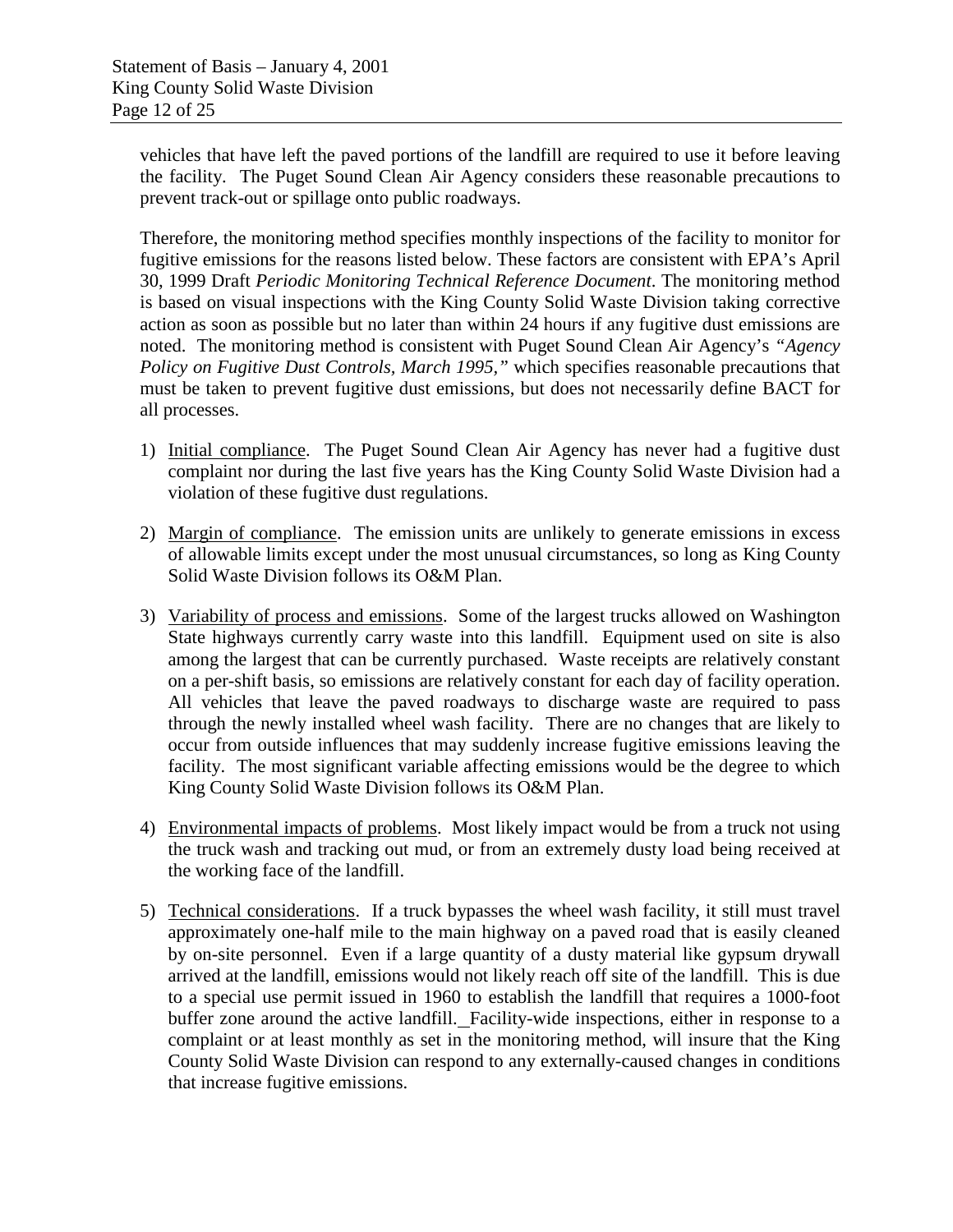The fugitive dust requirements that are in the state implementation plan are addressed in I.A.6 through I.A.8. The Puget Sound Clean Air Agency Board of Directors revised Section 9.15 on March 11, 1999, and it became effective April 17, 1999. We have included the revised fugitive dust requirements in the state-only section. The amended version will be forwarded to EPA as a SIP amendment. Upon approval of the SIP changes, the revised version of Regulation I, Section 9.15 will be federally enforceable and the old version will no longer apply. The revised rule requires the use of reasonable precautions for fugitive dust and lists some examples of reasonable precautions. The Monitoring, Maintenance and Recordkeeping Methods are the same as those listed in I.A.6. through I.A.8.

#### **Requirement I.A.8**

Puget Sound Clean Air Agency Regulation I, Section 9.15(c) prohibits fugitive dust emissions from any refuse burning equipment, fuel burning equipment, equipment used in a manufacturing process, or control equipment. The monitoring method specifies monthly inspections of the facility to monitor for changes at the landfill that may cause fugitive emissions for the reasons listed below. These factors are consistent with EPA's April 30, 1999 Draft *Periodic Monitoring Technical Reference Document*. King County Solid Waste Division does not have any refuse burning equipment (i.e., equipment employed to burn any solid or liquid combustible refuse), and all other equipment subject to this requirement is now either controlled or vented directly through a stack. Other monitoring methods are in place to insure that landfill gas continues to be routed to the control devices (flares). Other combustion sources for heating use liquid fuels that would pass their emissions through their stacks are subject to other monitoring methods, and are not likely to cause fugitive emissions. Therefore, it is very unlikely that King County Solid Waste Division would cause a violation of this standard while complying with the other requirements in the permit.

#### **Requirements I.A.9, EA 1.2, EA 3.1, and EA 4.1**

Puget Sound Clean Air Agency Regulation I, Section 9.20 requires King County Solid Waste Division to maintain equipment in good working order. Section 9.20(a) applies to sources that received a Notice of Construction Order of Approval under Puget Sound Clean Air Agency Regulation I, Article 6. Section 9.20(b) applies to equipment not subject to Section 9.20(a). Section II.A Monitoring, Maintenance, and Recordkeeping Procedures of the permit identifies the minimum monitoring criteria for maintaining equipment in good working order. This section identifies both facility-wide criteria and specific criteria for the emission units and activities. In addition, the facility-wide inspections provide monitoring of the general effectiveness of King County Solid Waste Division's O&M Plan. The Puget Sound Clean Air Agency chose to list all of Section II.A as the monitoring method because many parts of Section II.A apply to several emission units and activities. Where there are specific monitoring requirements for specific emission units, the Puget Sound Clean Air Agency has listed them in Section II.A.2. The Puget Sound Clean Air Agency has determined that following the requirements of Section II of the permit provides sufficient monitoring criteria to certify that the equipment has been maintained in good working order. However, the Puget Sound Clean Air Agency reserves the right to evaluate the maintenance of each piece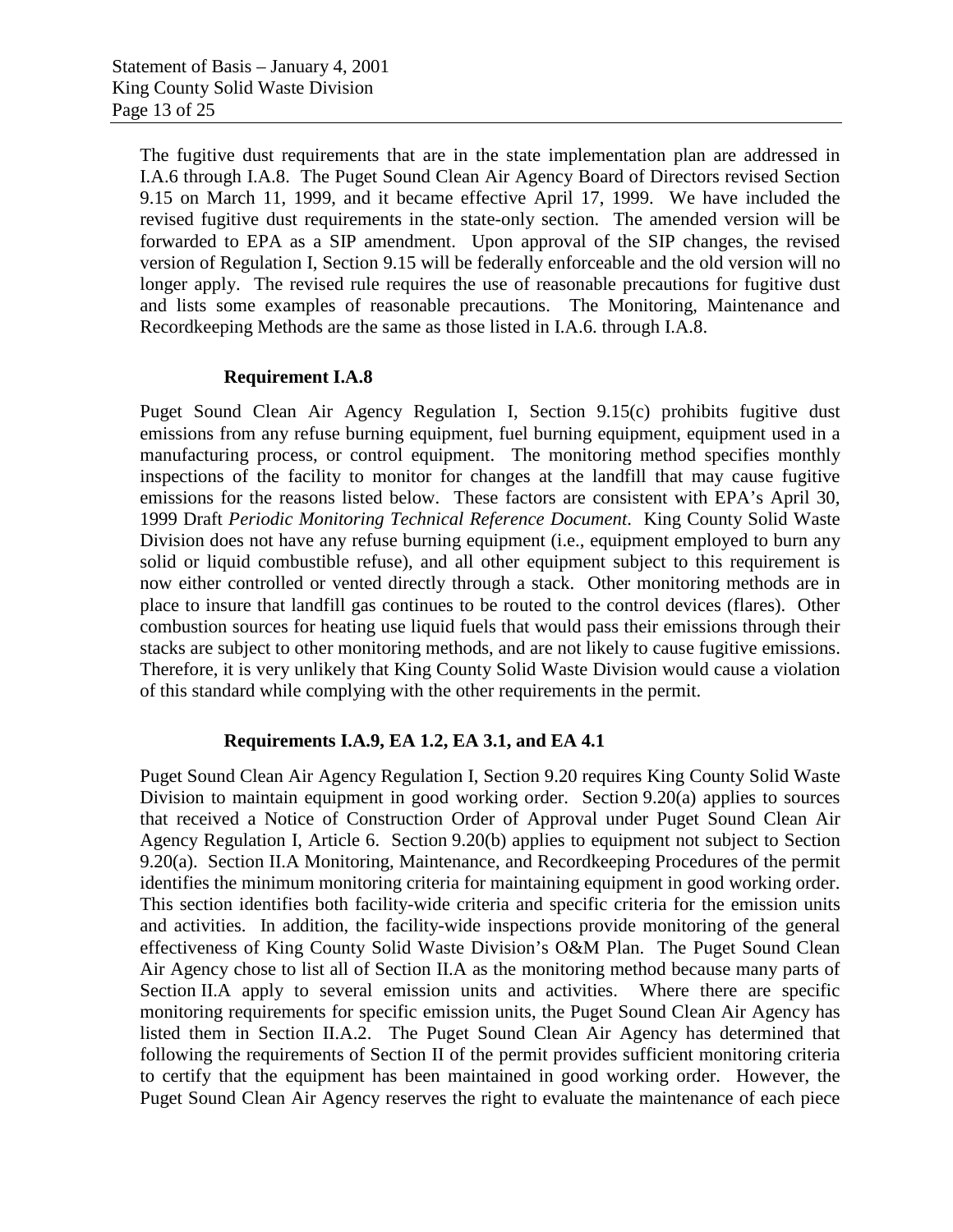of equipment to determine if it has been maintained in good working order. Note that EA 1.2, EA 3.1, and EA 4.1 are emission unit-specific requirements, but they have been included here because this explanation is the same as it would be if it were repeated in the "Emission Unit Specific" section below.

#### **Requirement I.A.10**

In accordance with Puget Sound Clean Air Agency Regulation I, Section 7.09(b), King County Solid Waste Division is required to develop and implement an O&M Plan to assure continuous compliance with Puget Sound Clean Air Agency Regulations I, II, and III. The requirement specifies that the Plan shall reflect good industrial practice, but does not define how to determine good industrial practice. To clarify the requirement, the Puget Sound Clean Air Agency added that, in most instances, following the manufacturer's operations manual or equipment operational schedule, minimizing emissions until the repairs can be completed and taking measures to prevent recurrence of the problem may be considered good industrial practice. This language is consistent with a Washington Department of Ecology requirement in WAC 173-400-101(4). The Puget Sound Clean Air Agency also added language establishing criteria for determining if good industrial practice is being used. These include, but are not limited to, monitoring results, opacity observations, review of operations and maintenance procedures, and inspections of the emission unit or equipment. The Puget Sound Clean Air Agency added this wording in response to Washington State court decision, Longview Fibre Co. v. DOE, 89 Wn. App. 627 (1998), which held that similar wording was not vague and gave sufficient notice of the prohibited conduct.

Puget Sound Clean Air Agency Regulation I, Section 7.09(b) also requires King County Solid Waste Division to promptly correct any defective equipment. However, the underlying requirement in most instances does not define "promptly"; hence for significant emission units and applicable requirements that King County Solid Waste Division has a reasonable possibility of violating or that a violation would cause an air quality problem, the Puget Sound Clean Air Agency added clarification that "promptly" usually means within 24 hours. For many insignificant emission units and equipment not listed in the permit, "promptly" cannot be defined because the emission sources and suitable pollution control techniques vary widely, depending on the contaminant sources and the pollution control technology employed. However, the permit identifies a means by which to identify if King County Solid Waste Division is following good industrial practice.

As described in Section V.P, King County Solid Waste Division must report to the Puget Sound Clean Air Agency any instances where it failed to promptly repair any defective equipment. In addition, King County Solid Waste Division has the right to claim certain problems were a result of an emergency (Section V.R) or unavoidable (Section V.S).

Following these requirements demonstrates that King County Solid Waste Division has properly implemented the O&M Plan, but it does not prohibit the Puget Sound Clean Air Agency or EPA from taking any necessary enforcement action to address violations of the underlying applicable requirements after proper investigation.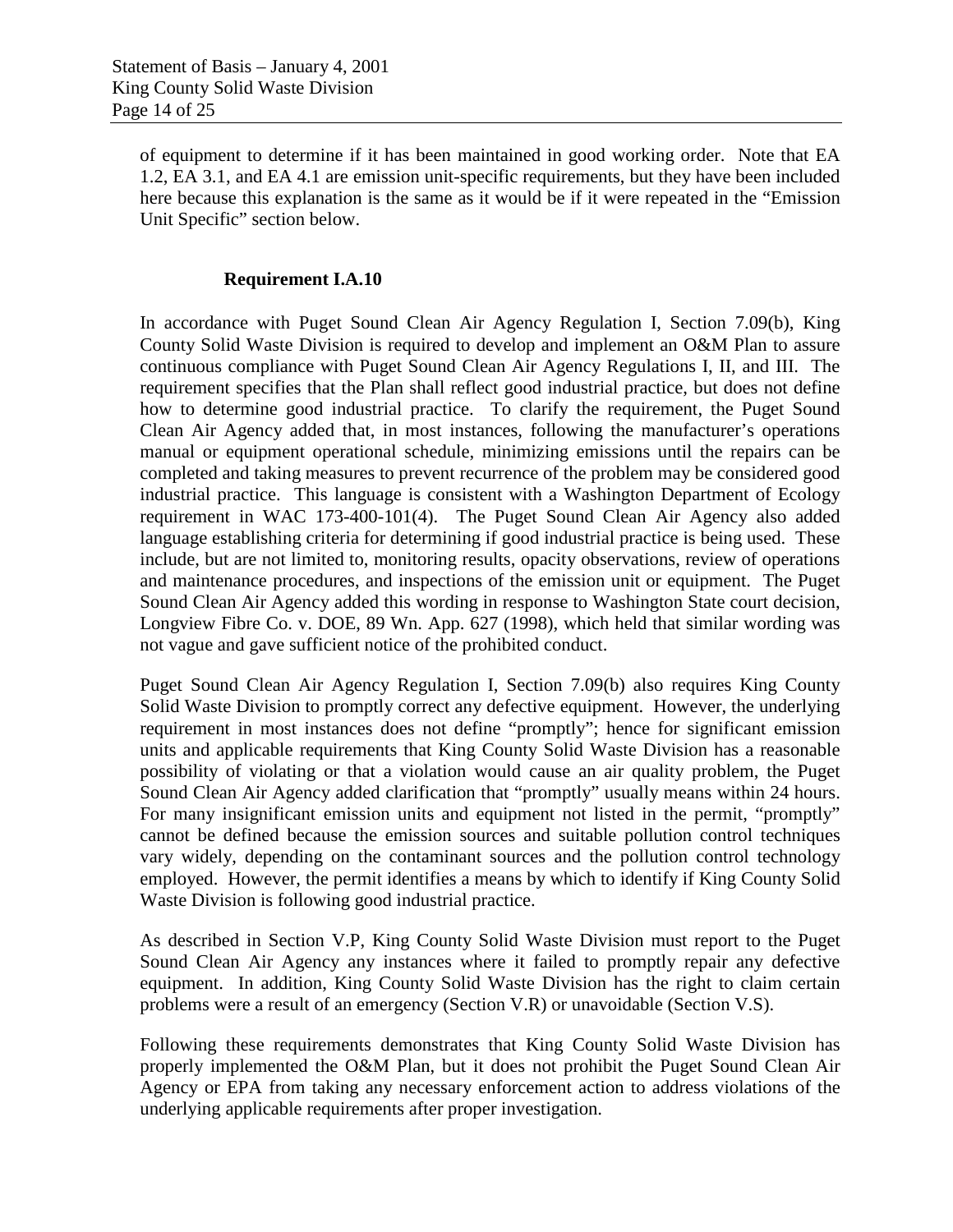#### **Requirement I.A.13**

Puget Sound Clean Air Agency Regulation I, Section 9.10(a) specifies that HCl emissions shall not exceed 100 ppm (dry), corrected to 7%  $O_2$  for combustion sources. In landfill gas (LFG), trace constituents make up between 1-3% of the total volume. Most of the trace compounds are non-methane organic compounds (NMOC). Some of these remainder constituents are chlorine compounds. The presence of these trace compounds in LFG is thought to be due primarily to the disposal of waste containing these compounds into the landfill, although some may also be present as a result of natural decomposition processes within the landfill. When chlorine-bearing compounds are combusted in the flares with the other components of landfill gas, a large portion leaves the flares as hydrochloric acid (HCl).

Note that these measured values are less than 1 percent of the 100 ppm HCl standard, hence King County Solid Waste Division has demonstrated a large margin of compliance. Because of the large mass of waste already in the landfill, it is reasonable to expect that there will be a low variability in emissions. Therefore, it is reasonable to assume that combustion units that are fired on landfill gas cannot exceed the 100 ppm HCl limits in Puget Sound Clean Air Agency Regulation I, Section 9.10(a). Therefore, the permit does not contain additional monitoring requirements.

#### **Requirement I.A.18**

RCW 70.94.040 is similar to Puget Sound Clean Air Agency Regulation I, Section 9.11 and is listed separately here because it is not a federally enforceable requirement.

#### *Section I. B. (Emission Unit Applicable Requirements)*

Section I.B of the permit lists applicable requirements that are specific to an emission unit or activity. The Generally Applicable Requirements of Section I.A apply to all the emission units listed in Section I.B and are not repeated in this section. Monitoring Methods and Reference Methods are also identified if they are different from, or in addition to, those listed in Section I.A. Where a recently adopted federal regulation does not identify a monitoring method, the permit does not identify one either, because it is EPA's policy to incorporate all necessary monitoring into recently adopted federal regulations except where the Puget Sound Clean Air Agency has determined it necessary.

#### **Orders of Approval issued by the Puget Sound Clean Air Agency – Obsolete Requirements**

| <b>Obsolete Requirement</b>                                                             | <b>Effective Date</b> | Requirement                                                | Reason                            |
|-----------------------------------------------------------------------------------------|-----------------------|------------------------------------------------------------|-----------------------------------|
| Puget Sound Clean Air<br>Agency Order of<br>Approval No. 3271<br>Permit Condition No. 4 | 8/07/89               | Initial test of<br>emissions from flares<br>within 60 days | Emission test results<br>received |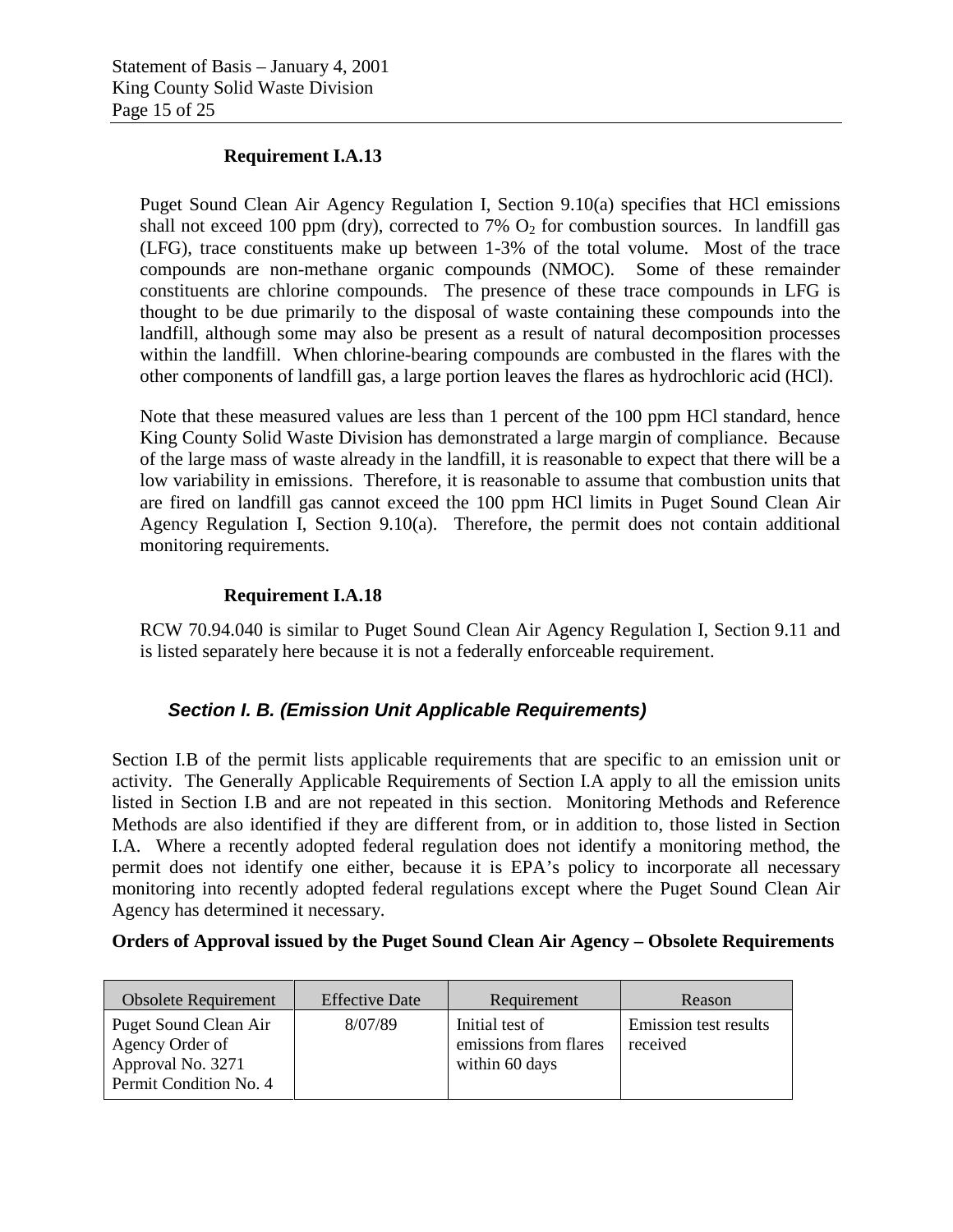| <b>Obsolete Requirement</b>                                                                                              | <b>Effective Date</b> | Requirement                                                                                                                                                                                                                                                           | Reason                                                              |
|--------------------------------------------------------------------------------------------------------------------------|-----------------------|-----------------------------------------------------------------------------------------------------------------------------------------------------------------------------------------------------------------------------------------------------------------------|---------------------------------------------------------------------|
| Puget Sound Clean Air<br>Agency Order of<br>Approval No. 6002<br>Permit Conditions No. 5<br>and No. 6                    | 6/1/95                | Submit O&M and<br><b>Source Test Plans</b><br>Test emissions from<br>flares within 60 days                                                                                                                                                                            | O&M and Source Test<br>Plans, and Emission<br>Test results received |
| Puget Sound Clean Air<br>Agency Order of<br>Approval No. 7076<br>Permit Conditions No. 5<br>and No. 6                    | 9/10/97               | Submit O&M and<br><b>Source Test Plans</b><br>Test emissions from<br>flares within 60 days                                                                                                                                                                            | O&M and Source Test<br>Plans, and Emission<br>Test results received |
| Puget Sound Clean Air<br>Agency Order of<br>Approval No. 7676<br>Permit Conditions No. 4<br>and No. 5                    | 9/22/99               | Shall begin testing for<br>facility-wide fugitive<br>landfill gas emissions<br>as per 40 CFR 60<br><b>WWW</b> Quarterly<br><b>Surface Emission</b><br><b>Monitoring Protocol</b><br>by 1/30/2000<br>Equipment, Personnel<br>and Training in place<br>prior to testing | Testing results<br>received                                         |
| <b>Puget Sound Clean Air</b><br>Agency Order of<br>Approval No. 7836<br>Permit Condition No. 5,<br><b>Third Sentence</b> | 10/20/99              | A placard bearing the<br>legend "Puget Sound<br>Clean Air Agency<br>Order of Approval<br>No. 7836" shall be<br>placed on or near the<br>control panel                                                                                                                 | Placard in place on<br>equipment                                    |

#### **Emission Activity #1 (EA-1): Landfill Gas Collection and Destruction Operations**

#### **40 CFR 60 Subpart WWW Requirements Establishing Landfill Gas Collection and Control**

When the contract was let to begin Area IV closure and Area V construction, 40 CFR 60 Subpart WWW – Standards of Performance for Municipal Solid Waste Landfills, became an applicable regulation. At that time, a landfill gas collection system was already in place and collecting more than 10 million cubic feet per day of landfill gas that was combusted through six landfill gas flares. The amount of gas then exceeded 50 megagrams per year.

Initial Reports. Prior to the drafting of the Title V operating permit for King County Solid Waste Division, the following reports were received by the Puget Sound Clean Air Agency making the associated sections of 40 CFR 60.752(b) obsolete.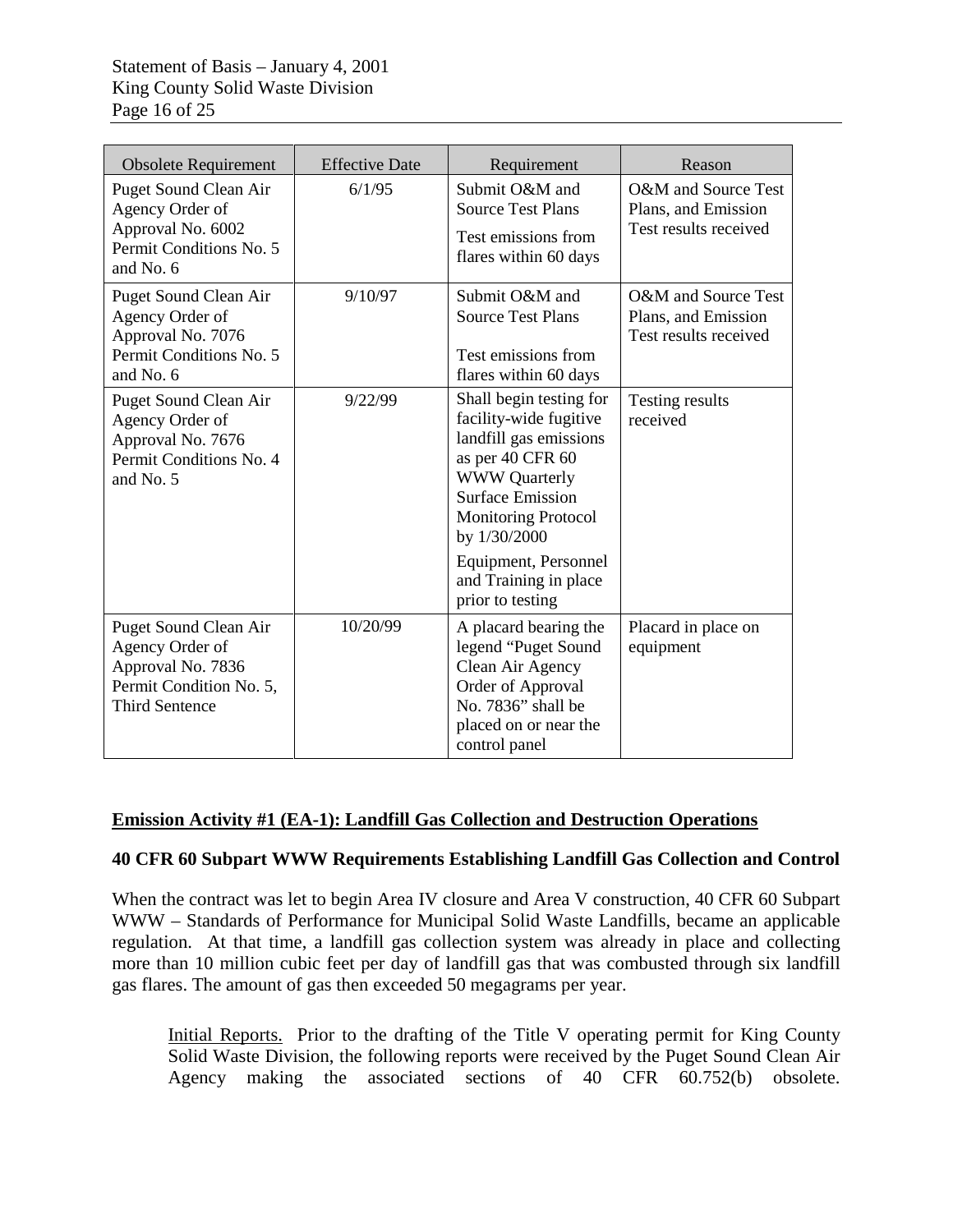These reports are not normally required when a collection and control system design plan on a new landfill is submitted prior to construction, or for existing landfills that have such collection and control systems already installed. [40 CFR 60.757(b)] However, the Puget Sound Clean Air Agency determined through inspection that the existing collection system did not perform to the standards in 40 CFR 60.752(b). The Puget Sound Clean Air Agency also discovered that the contracts to begin construction of the improved system were let without prior approval by the Agency as required in Subpart WWW. The Agency therefore required King County Solid Waste Division to submit the following initial reports in addition to the Collection and Control System Design Plan:

- 1) Design Capacity Report [40 CFR 60.752(a) and 60.757(a)] The Puget Sound Clean Air Agency received this report on January 7, 1999.
- 2) Non-Methane Organic Compounds (NMOC) Emission Rate Report [40CFR  $60.752(b)$  and  $60.757(b)$  – The Puget Sound Clean Air Agency received this report on June 23, 1999.

Collection and Control System Design Plan  $[40 \text{ CFR } 60.7(a)$  and  $[60.752(b)(2)(i)]$  This report was received as part of Notice of Construction (NOC) Application for Approval No. 7676 on December 24, 1998. This application covered the closure of Area IV, the construction of Area V, and gas collection improvements for older sections of the landfill. The notice included the as-built drawings of the existing gas collection system, and proposed improvements for cross connection redundancy of the gas manifold system for the existing landfill. Also submitted was the gas collection system design for the new construction of Area V. The Puget Sound Clean Air Agency determined that the notice and application met the requirements of 40 CFR 40 CFR 60.759 – Specification for active collection systems, which was approved by September 23, 1999. If King County Solid Waste Division again increases the size of the landfill, it will have to meet the notice requirements in Section IV of the operating permit, Activities Requiring Additional Approval.

Collection and Control System Installation. The requirements in  $40 \text{ CFR } 60.752(b)(2)(ii)$ will be satisfied when King County Solid Waste Division completes the construction of the gas collection system as approved in Order of Approval No. 7676.

One passive flare treats approximately 50 cfm of landfill gas per minute from under a cap on the South Solid Waste Area. This area is the oldest on the landfill. Beginning in 1964, it was constructed above grade to a depth of 30 feet. The South Solid Waste Area was capped in 1986 at the same time as the Southeast Pit and the Main Hill. The flare itself for the South Solid Waste area currently meets the design requirements of 40 CFR 60.18 as required by 40 CFR  $752(b)(2)(iii)(A)$ , making this section obsolete. The Puget Sound Clean Air Agency approved the flare in Order of Approval No. 4520, and a subsequent system upgrade was approved in Order of Approval No. 7096.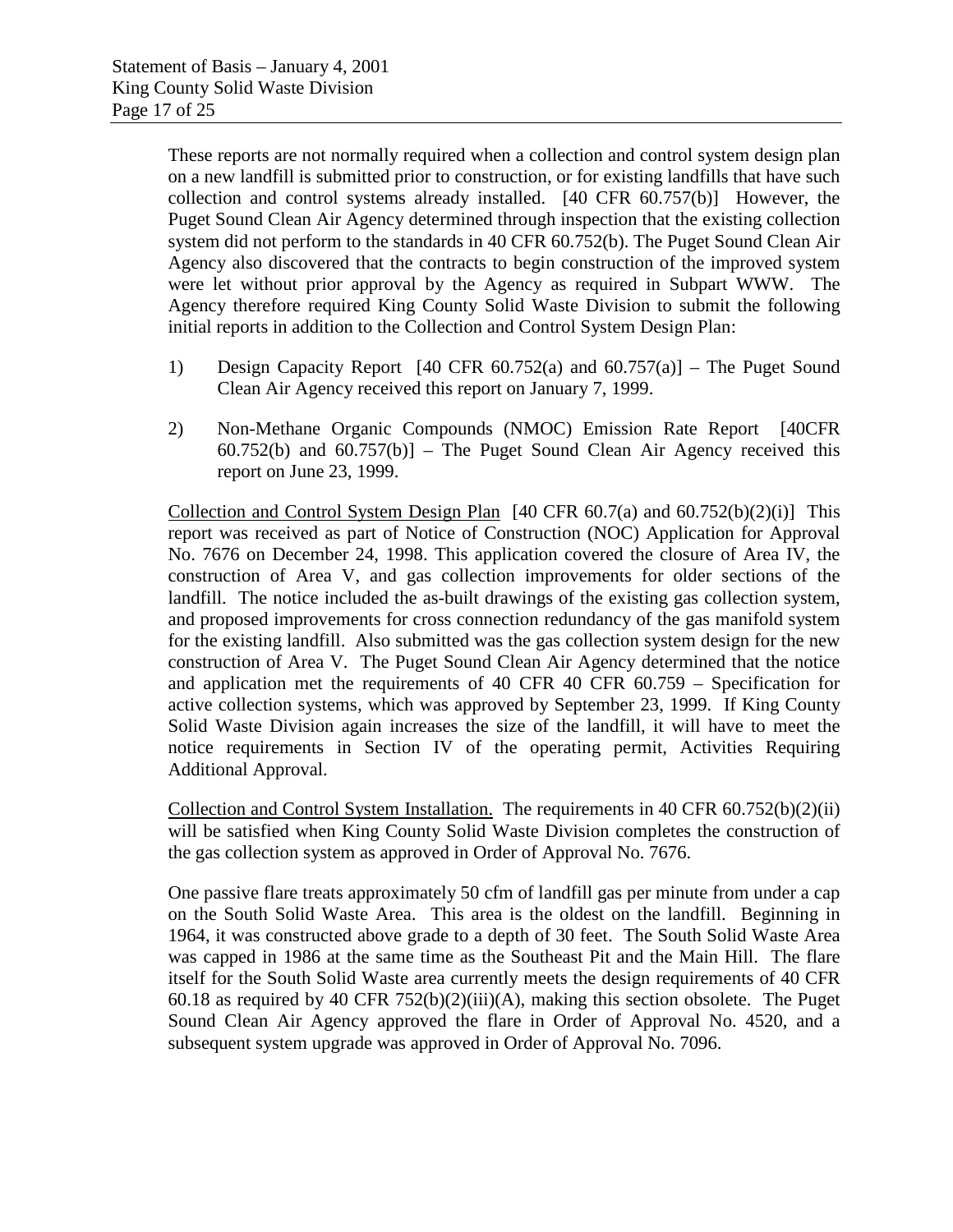Landfill Gas to Energy Projects and Landfill Gas Collection and Control. The standards in 40 CFR  $60.752(b)(iii)(C)$  which cover the collection of landfill gas for alternative use or resale, and the monitoring requirements in 40 CFR 60.756(d) are not yet applicable. However, King County Solid Waste Division does plan on evaluating proposals from third parties to reuse its landfill gas for energy recovery projects. Should such a project take place while this operating permit is in effect, it will first have to be approved as described in Section IV of the operating permit, Activities Requiring Additional Approval (New Source Review).

Removing or Capping the Control System. The collection and control system will eventually be capped or removed when the landfill gas production decreases to the levels described in 40 CFR  $60.752(b)(2)(v)$ . This is most likely to happen during the five years that this operating permit is in force to the South Solid Waste Pit, which is the oldest section of the landfill. Prior to capping or removing the collection and control system on the South Solid Waste Pit, King County Solid Waste Division will give notice under Section IV-B, Replacement or Substantial Alteration of Emission Control Technology.

Continued Future Operations of the Gas Collection and Control Systems. Once the passive flare is removed and the active gas collection systems established, the landfill will need to be operated to comply with the following remaining sections of Subpart WWW:

40 CFR 60.753 – Operational Standards for Collection and Control Systems, 40 CFR 60.755 – Compliance Provisions, and 40 CFR 60.756 – Monitoring of Operations.

These sections make up the bulk of the requirements in Table 3 of the operating permit for the landfill gas collection and control system operations with references to the remaining parts of 40 CFR 60.757, Reporting Requirements; and 40 CFR 60.758, Recordkeeping Requirements.

#### **Requirements EA 1.9 and EA 1.10**

The air emission standard for municipal solid waste landfills allows King County Solid Waste Division the option of compliance testing the flares using either EPA Method 25C or Method 18 for compounds listed in most recent edition of EPA AP-42. As per Section II.A.2.(d)(2) and V.N.1 of the permit, King County Solid Waste Division must submit the method to be used to the Puget Sound Clean Air Agency for approval at least two weeks prior to compliance testing on the flares.

The greatest quantity of emissions from the landfill today is caused by the combustion of landfill gas in the enclosed combustion flares on the north side of the landfill. The pollutants of interest are NOx and CO. These emissions are initially dependent on the design of the enclosed combustion flares. However, for this emission unit, day-to-day operation and the O&M Plan can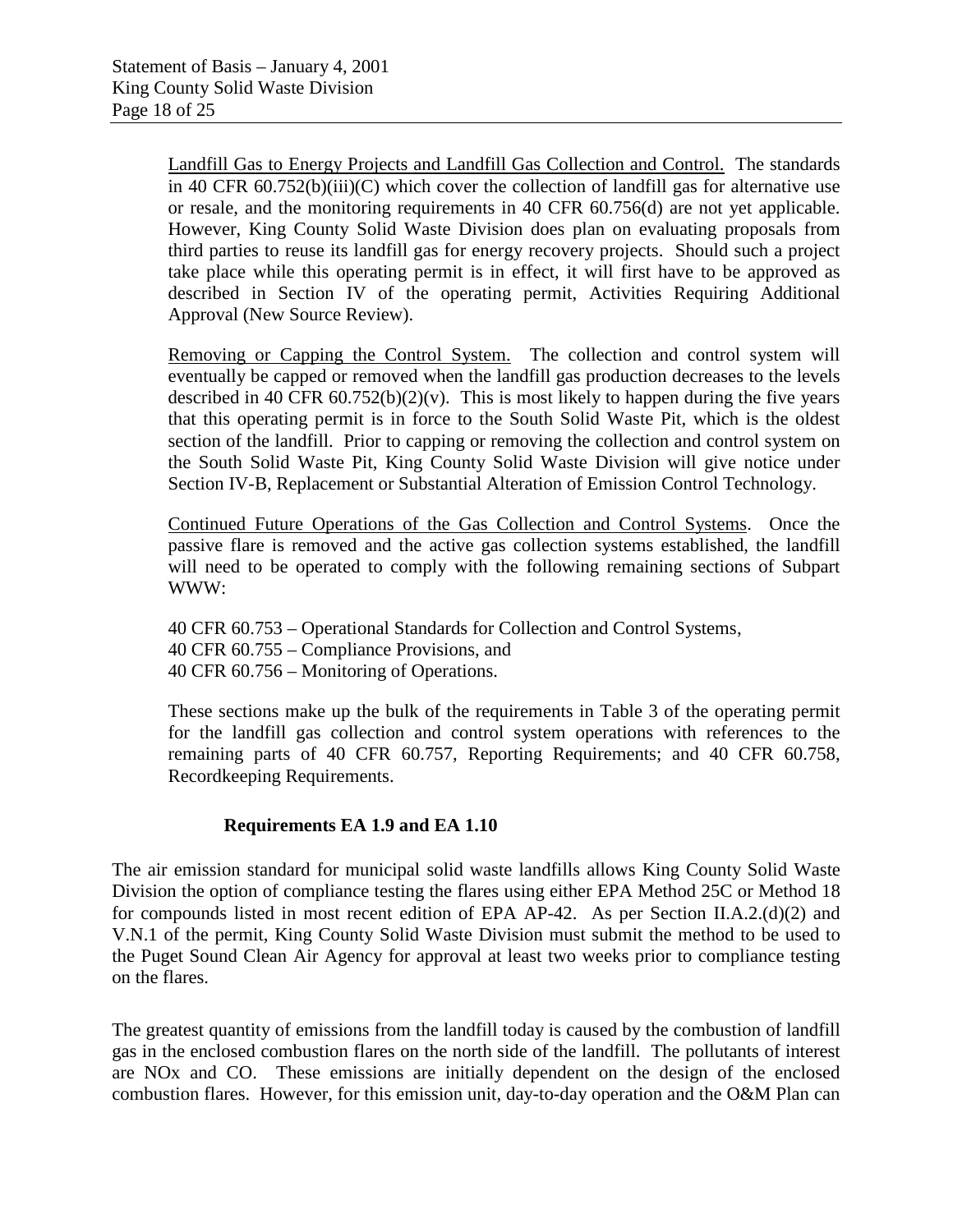also make a big difference in the amount of pollutants released from the flares. Therefore, the Puget Sound Clean Air Agency has determined that, in addition to the initial performance testing of these emission units, annual testing would be appropriate for the reasons listed below. These factors are consistent with EPA's April 30, 1999 Draft *Periodic Monitoring Technical Reference Document*.

- 1) Initial compliance. In 1999, the landfill emitted 68 tons of NOx and 9 tons of CO which is typical for this facility.
- 2) Margin of compliance. The landfill does not currently have any emission restrictions on the amounts of these pollutants that may be emitted. However, these enclosed combustion flares are required to be operated to keep these emissions as low as possible.
- 3) Variability of process and emissions. King County Solid Waste Division currently performs annual source testing of the flares. These source tests have recently demonstrated that the emissions of CO will vary widely depending on the condition of the flare tips.
- 4) Environmental impacts of problems. In 1995 and 1996, emissions of CO increased dramatically due to the inclusion of sand from broken gas collection pipes. This sand deposited silica on the interior of the burner tips causing CO emissions to jump from 13 tons in 1994 to 241 tons in 1996.
- 5) Technical considerations. The facility has an O&M Plan that covers all of the moving parts and staff accessible inspections that can be made on these units. However, source testing is the only method that will allow the facility to measure the effects on the landfill gas combustion system of processes taking place invisibly inside the landfill.

### **Requirement EA 1.25**

On April 10, 2000, the EPA adopted a change to Subpart WWW. The change affected 40 CFR  $60.752(b)(2)(ii)(B)(2)$ , a requirement for liners on the bottom and all sides of wastes controlled by passive gas collection. The South Solid Waste Area currently has a plastic liner cap, but it does not have the required side and bottom liners. 40 CFR 60.752(b)(2)(ii) requires the installation of a proper gas collection system within 30 months after the first annual report in which the emission rate equals or exceeds 50 megagrams per year. The Puget Sound Clean Air Agency interprets that to mean that by March 22, 2002, the passive system on the South Solid Waste Area must either meet 40 CFR  $60.752(b)(2)(v)$  and  $60.759(a)(3)(ii)$ , which allows removal of gas collection systems on nonproductive areas, or the South Waste Area must be connected to an active gas collection system for control.

Order of Approval No. 7676 included a plan to either remove the passive flare and to then tie this area into the new active collection system, or shut down gas collection if testing shows that 40 CFR  $60.752(b)(2)(v)$  and  $60.759(a)(3)(ii)$  are met. Testing to see if this area is "nonproductive" is scheduled to take place during the third quarter of 2000. The requirement that the passive flare be removed by March 22, 2002 has been placed in the operating permit as an applicable requirement.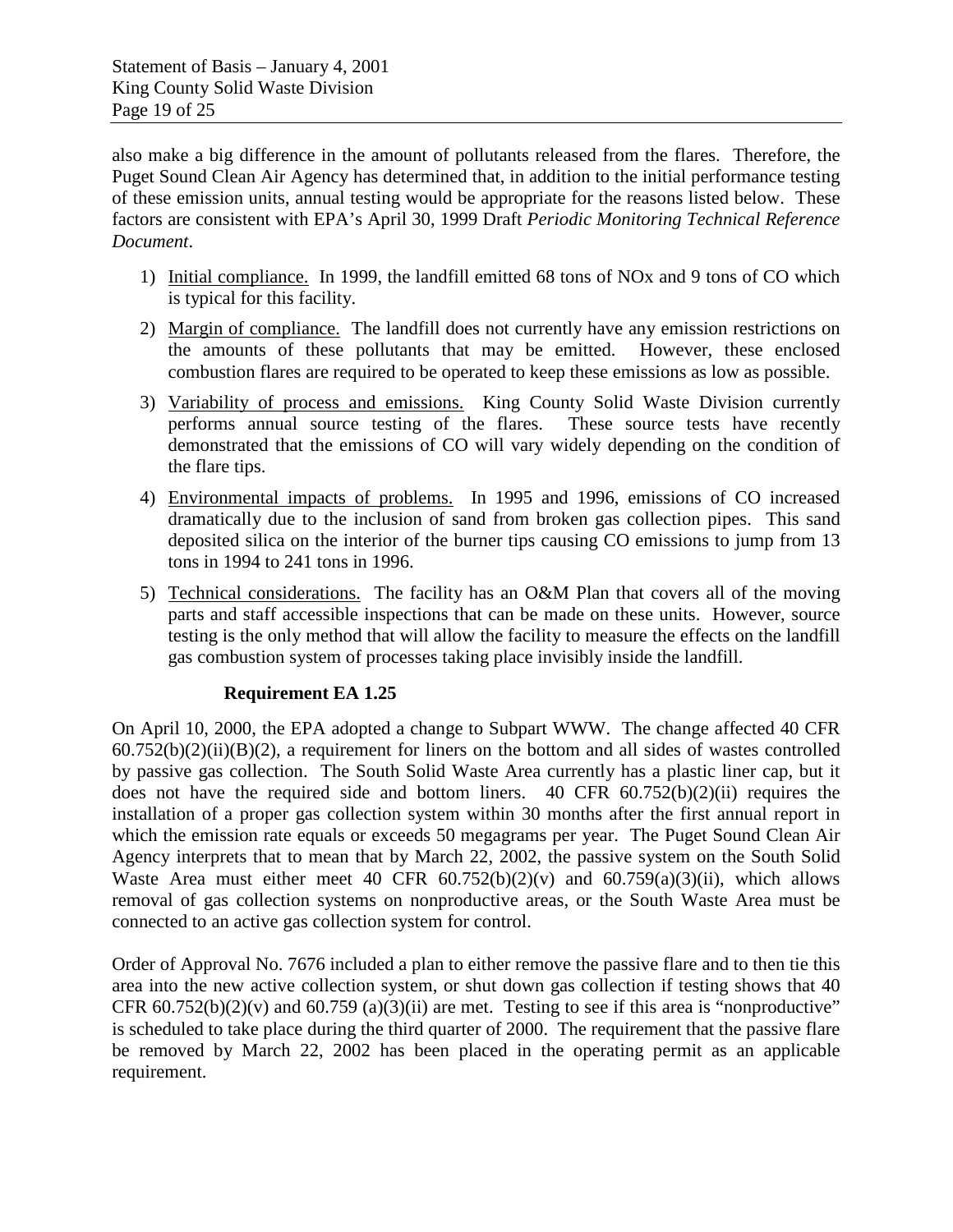#### **Emission Activity #2 (EA-2): Asbestos Waste Disposal Operations**

This emission activity covers the asbestos containing waste materials deposited in monofill trenches created in the municipal solid waste (MSW). When full, each trench location is surveyed and covered with MSW. Then a new monofill trench is created. The source of the asbestos is properly wetted, bagged, and tagged asbestos wastes from homes, commercial buildings, and underground utility services.

#### **Requirement EA 2.2**

40 CFR 61.154(a) requires that either there be no visible emissions to the outside air from any active waste disposal site or that alternately 40 CFR 61.154(c) be followed. Under 40 CFR 61.154(c), the requirement is for either the application of an addition of 6" of non-asbestos waste or for a petroleum-based dust suppression agent to be used for controlling wind-borne dust. Because of separate local regulations on abatement contractors, all asbestos-containing wastes received by the landfill are wetted and double-bagged, or boxed prior to arrival. For this reason, King County Solid Waste Division has elected not to use the alternative. However, the asbestos waste does receive 6" of final cover at the end of each day of operation.

#### **Emission Activity #3 (EA-3): Fueling Operations**

This emission unit consists of activities and equipment associated with gasoline receiving and dispensing from two 4000-gallon underground tanks which are used for fueling mobile equipment used onsite. Annual gasoline throughput for the site is expected to be less than 50,000 gallons. The tanks were installed in the fourth quarter of 1999.

WAC 173-491-040(4) applies to gasoline dispensing facilities located in ozone attainment areas with an annual gasoline throughput greater than 360,000 gallons and all new gasoline facilities with a gasoline storage capacity greater than 10,000 gallons. The King County Solid Waste Division gasoline dispensing facility has capacity and throughput that is less than the applicability thresholds; therefore, WAC 173-491-040(4) does not apply.

WAC 173-491-040(6) applies to "...gasoline dispensing facilities described in subsections (2) through (5) of this section." If "described" is functionally equivalent to the word "applicable," then WAC 173-491-040(6) does not apply because WAC 173-491-030(4) is not applicable.

Puget Sound Clean Air Agency Regulation II, Section 2.07(b) establishes requirements for gasoline dispensing facilities with a capacity greater than 1,000 gallons to have a Stage I vapor recovery system. A "Stage I vapor recovery system" returns gasoline fumes to the tank truck as the gas station tank is filled, thereby preventing emission of those fumes to the atmosphere. Puget Sound Clean Air Agency Regulation II, Section 2.08(b) establishes requirements for gasoline transport "tank trucks" to be equipped for Stage I vapor recovery.

There are two versions of Regulation II, Section 2.07(b): the "SIP," or federally enforceable, version which was promulgated on February 10, 1994; and the December 9, 1999 "state/local only" version, which has not yet been approved in the SIP. There are minor differences between the "SIP" and "state/local only" versions, but the monitoring methods are the same. Both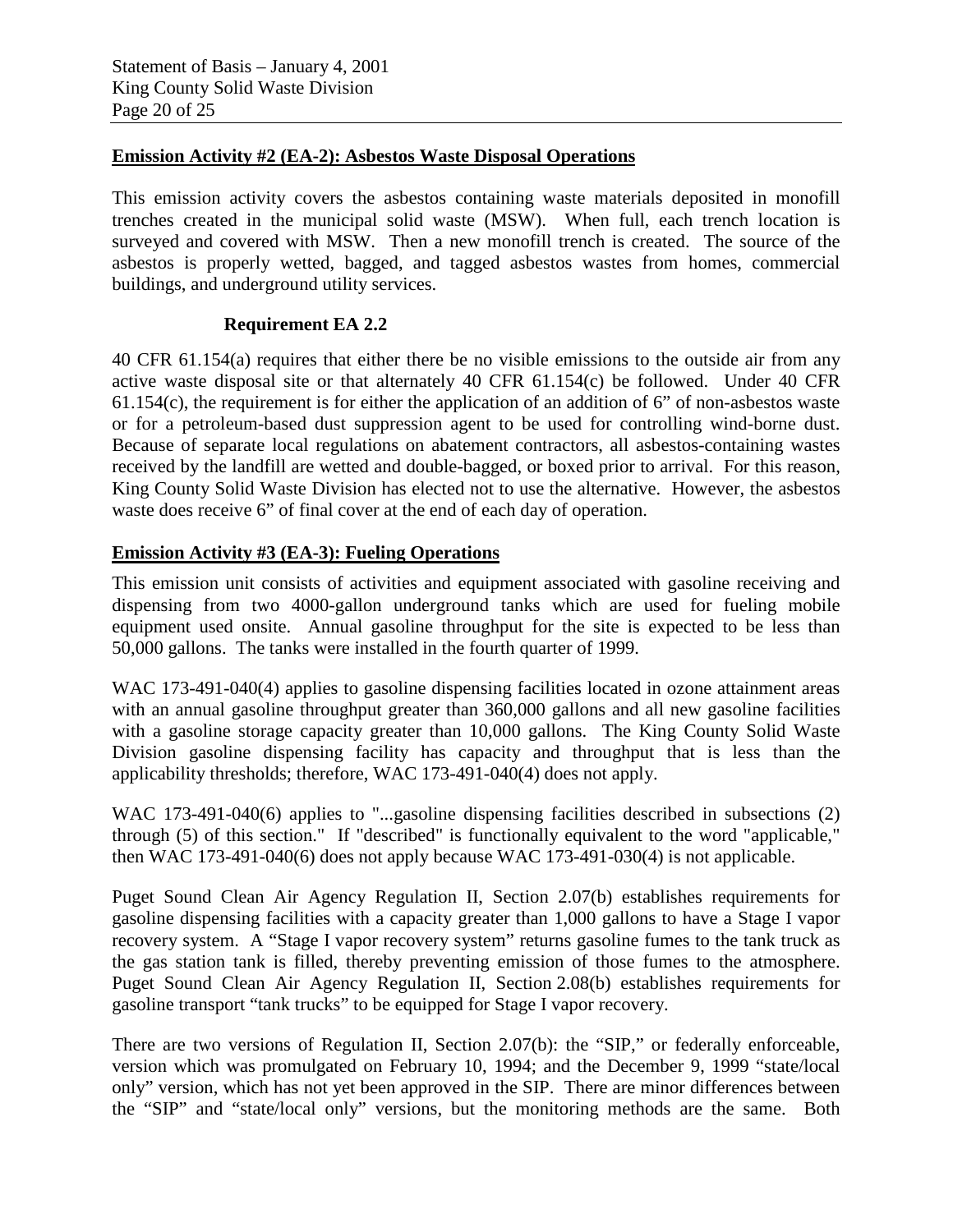versions of the regulation require King County Solid Waste Division to have a Stage 1 vapor recovery system.

- The "SIP" version requires that the "transport tank" or tank truck also be equipped to balance vapors, and that the vapor return lines actually be connected when fuel transfer takes place.
- The "state/local only" version does not have the vapor recovery line connection requirement, but it does require the owner/operator to visually inspect the vapor recovery system each time after fuel delivery and to make any necessary repairs.

There are also two versions of Puget Sound Clean Air Agency Regulation II, Section 2.08; the "SIP" version which was promulgated on June 13, 1991, and the July 8, 1999 "state/local only" version.

- The "SIP" version of Regulation II, Section 2.08(a) states that Section 2.08 applies to all gasoline transport tanks (tank trucks) and "all facilities subject to Sections 2.05, 2.06, and 2.07 of Regulation II." This means that certain parts of the "SIP" version of Regulation II, Section 2.08, which is intended to regulate tank trucks, apply to King County Solid Waste Division when the storage tank is being filled. Regulation II, Section 2.08(b) states that a tank truck cannot fill a Stage I gasoline storage tank unless either the storage tank owner/operator has on file a valid leak test certificate for the tank truck, or a valid inspection sticker is displayed on the tank truck. Regulation II, Section 2.08(c) appears to apply solely to the tank truck side of the operation. Regulation II, Section 2.08(d) does not allow the Stage I-controlled transfer of gasoline unless the vapor recovery system is operated and the concentration of gasoline vapors and the gasoline drip rate are below specified levels. Regulation II, Section 2.08(e) gives maximum allowable leak-down rate during pressure testing for tank trucks and does not appear to even remotely apply to gasoline storage tanks.
- The "state/local only" version of Regulation II, Section 2.08 applies solely to the tank truck and has no applicability to the gasoline station and/or storage tank whatsoever, other than a requirement that the vapor recovery system be connected to the storage tank during fuel transfer. The requirements for tank trucks are somewhat more detailed in the current version of Regulation II, Section 2.08, and only trucks that meet all the requirements may deliver gasoline to a Stage I gas station.

The monitoring, maintenance, and recordkeeping procedures required under the "state/local only" version of Regulation II, Section 2.07(b) reasonably assure compliance with both the new "state/local only" version of Regulation II, Section 2.07, as well as with all applicable requirements in the "SIP" version of Regulation II, Sections 2.07 and 2.08. This is because:

- The required  $CARB<sup>1</sup>$  $CARB<sup>1</sup>$  $CARB<sup>1</sup>$ -approved system, combined with visual inspection and mandatory repair of any defective equipment at the storage tank *with each fill-up*, prevents leaks of vapor or liquid gasoline from the storage tank; and
- The "state/local only" Regulation II, Section 2.08 requirements from tank trucks, while not applicable to or monitored by King County Solid Waste Division, prevent gasoline liquid or

<span id="page-20-0"></span><sup>&</sup>lt;sup>1</sup> "CARB" means "California Air Resources Board."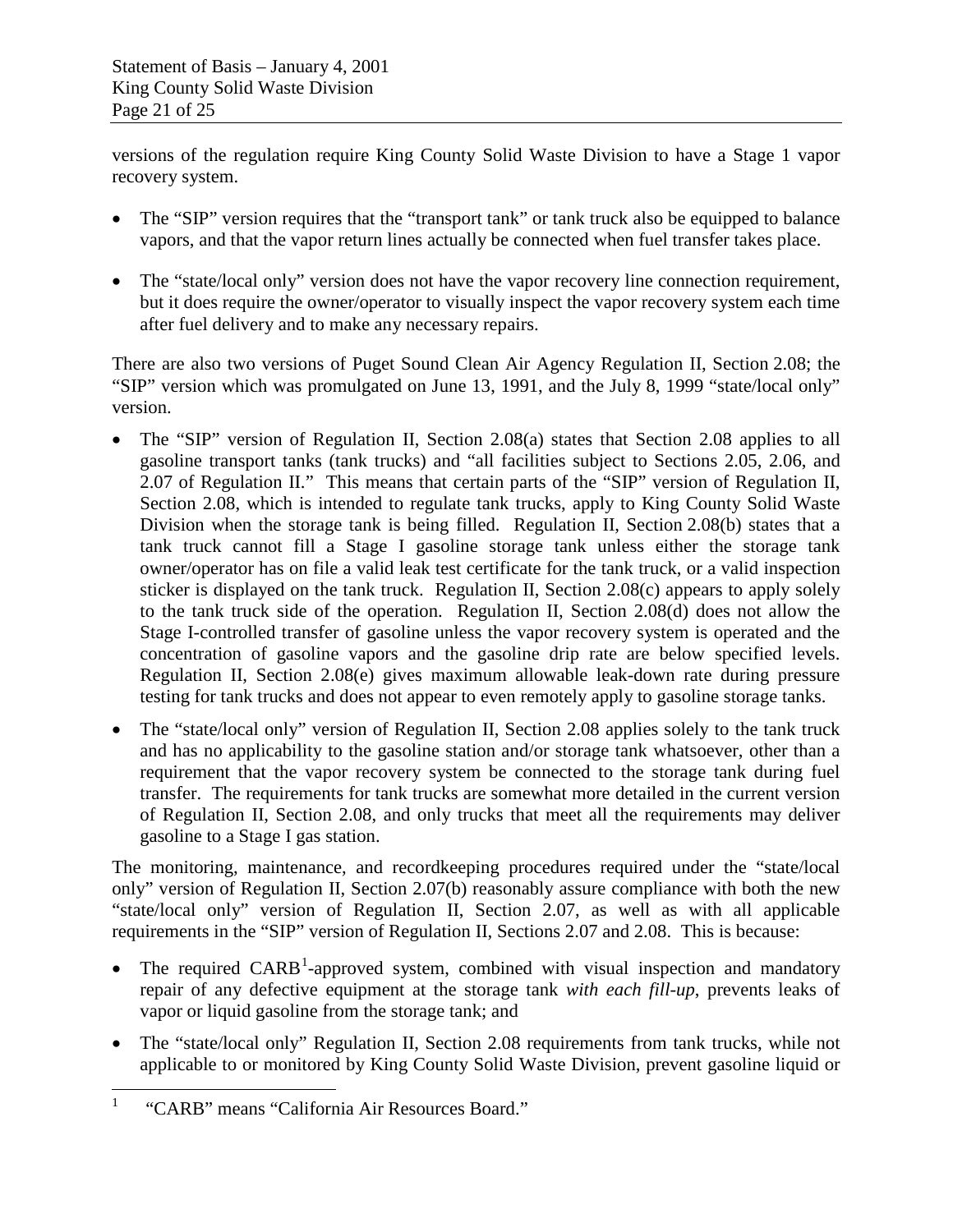vapor leaks from the tank truck, during filling, delivery, and transport.

#### **Emission Activity #4 (EA-4): Facility Operations**

This emission activity consists of maintenance activities and equipment used for landfill facilities maintenance. The activities occur site-wide and include maintenance of mobile equipment, landfill gas collection/destruction equipment and tools, leachate management, truck washers and all other plant facilities and utilities. It also includes a cold solvent cleaning tank in the maintenance shop using a solvent with a vapor pressure of 0.2 psia. There are no specific state only enforceable applicable requirements.

### **Monitoring, Maintenance and Recordkeeping Procedures**

King County Solid Waste Division must follow the procedures contained in Section II of the permit, Monitoring, Maintenance, and Recordkeeping Procedures. Failure to follow a requirement in Section II may not necessarily be a violation of the underlying applicable emission standard in Section I. However, not following a requirement of Section II is a violation of Section II and King County Solid Waste Division must report such violations, as well as violations or deviations from any other permit condition, as a deviation under Section V.P.2 of the permit. In addition, all information collected as a result of implementing Section II can be used as credible evidence under Section V.N.2. of the permit. Reporting a permit deviation and taking corrective action does not relieve King County Solid Waste Division from its obligation to comply with the underlying applicable requirement.

A standard Puget Sound Clean Air Agency Notice of Construction Approval condition, NOC Condition No. 1, requires that the equipment, device or process be installed according to plans and specifications submitted to the Puget Sound Clean Air Agency. Once the equipment is installed, the Puget Sound Clean Air Agency requires certification by the applicant that the installation was as approved; this is usually done with a Notice of Completion. Normally within six months to a year after receiving a Notice of Completion, a Puget Sound Clean Air Agency inspector verifies by inspection that the equipment was installed as specified and in accordance with the Approval Order. While the Notice of Completion is a one-time requirement that King County Solid Waste Division has complied with, King County Solid Waste Division cannot change the approved equipment in such a manner that requires an NOC without first obtaining an NOC approval which is addressed in Section IV.A of the permit. In most cases, once King County Solid Waste Division has filed the Notice of Completion and a Puget Sound Clean Air Agency inspector has verified that the equipment was installed according to the Approval Order, the Puget Sound Clean Air Agency considers NOC Condition No. 1 an obsolete condition. However, in some cases in the permit the Puget Sound Clean Air Agency has identified a need to specify that the equipment cannot be altered in such a manner that requires an NOC Approval.

The permit requires King County Solid Waste Division to conduct monthly facility-wide inspections. These inspections are to include checking for prohibited activities under Section III of the permit and activities that require additional approval under Section IV of the permit, as well as checking for any "nuisance" odor bearing contaminants. The Puget Sound Clean Air Agency determined the frequency of these inspections after considering the potential for emissions, King County Solid Waste Division in-house training practices and similar factors. If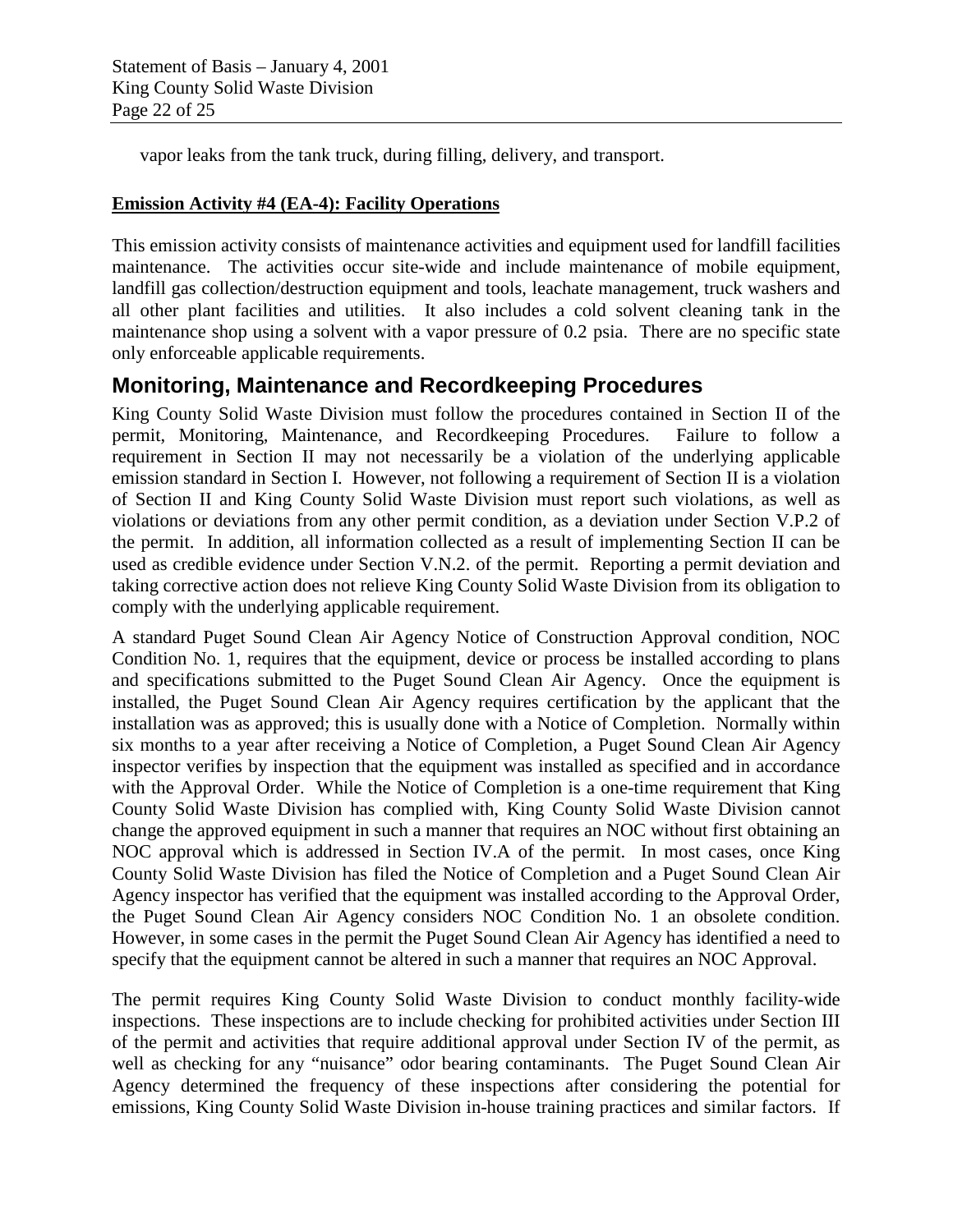problems are identified, King County Solid Waste Division has the responsibility to not only correct the specific problem, but also to adjust the work practices and training to prevent future problems.

In determining the appropriate frequencies for monitoring identified in Section II.A of the permit, the Puget Sound Clean Air Agency considered several factors, including the following:

- King County Solid Waste Division's compliance history and the likelihood of violating the applicable requirement;
- The complexity of the emission unit including the variability of emissions over time;
- The likelihood that the monitoring would detect a compliance problem;
- The likely environmental impacts of a deviation;
- Whether add-on controls are necessary for the unit to meet the emission limit;
- Other measures that King County Solid Waste Division may have in place to identify problems;
- The types of monitoring, process, maintenance, or control equipment data already available for the emissions unit;
- The technical and economic considerations associated with the range of possible monitoring methods;
- The type of monitoring found on similar emissions units; and
- Requirements for monitoring frequencies in applicable federal regulations.

### **Basis for Prohibited Activities**

Some of the requirements King County Solid Waste Division identified in the operating permit application are included in Section III as prohibited activities. The Puget Sound Clean Air Agency has listed these activities in this section to highlight that they cannot occur at the facility. Since these activities are prohibited, routine monitoring of parameters is not appropriate; however, the permit does require King County Solid Waste Division to look for such activities during a routine facility-wide inspection.

Puget Sound Clean Air Agency Regulation I, Section 9.13 and WAC 173-400-040(7) contain similar requirements addressing concealment and masking of emissions. Although both requirements apply, the permit language has been simplified by grouping these requirements together.

The circumvention prohibition in 40 CFR 60.12 is covered by Section III.D, Concealment.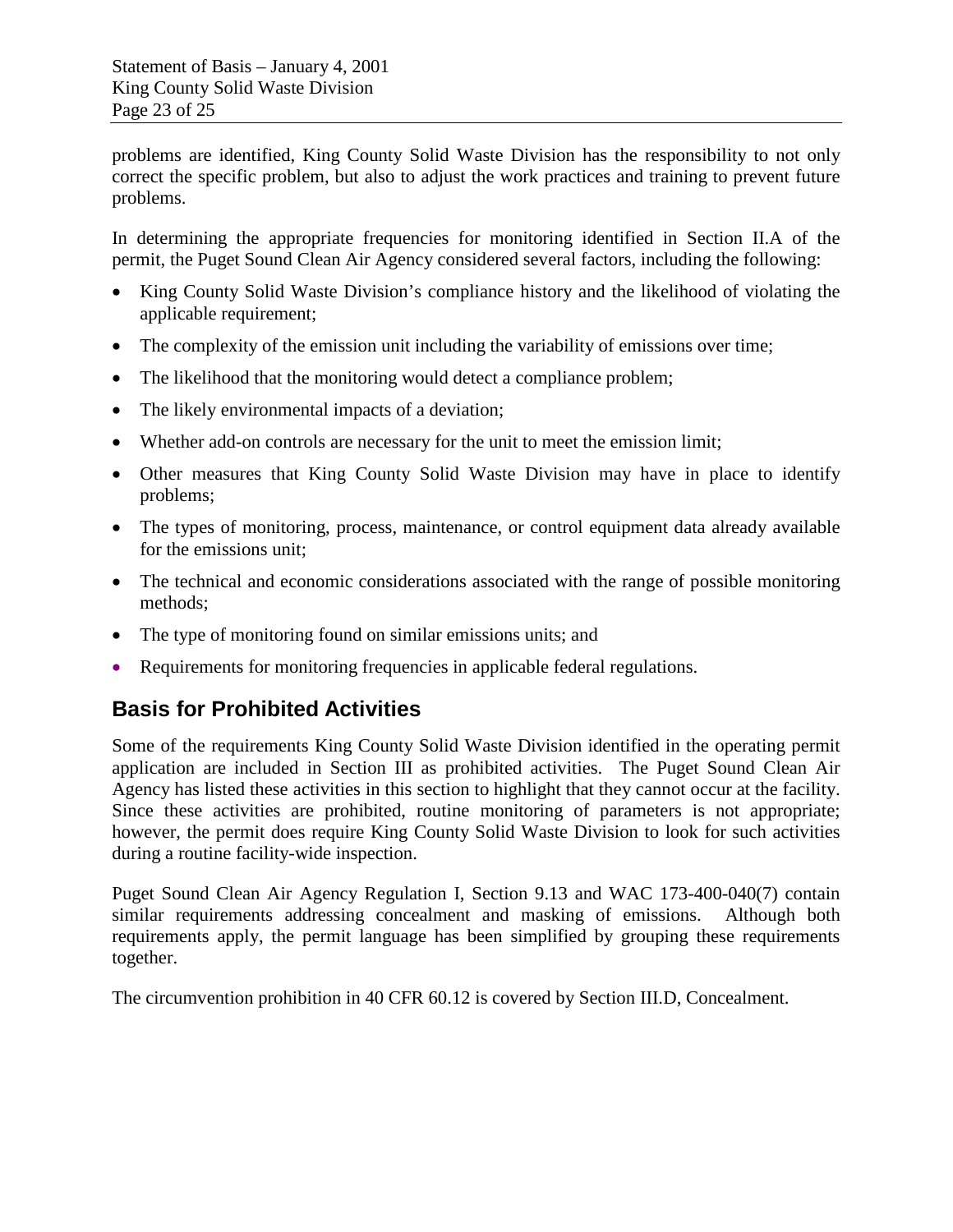# **Activities Requiring Additional Approval**

Some of the requirements King County Solid Waste Division identified in the operating permit application are included in Section IV as activities that require additional approval. For new source review, the permit language has been simplified. Chapter 173-460 WAC and Puget Sound Clean Air Agency Regulation I, Article 6 New Source Review Programs require approval to construct, install, establish, or modify an air contaminant source. All these requirements apply, but the language in these requirements has been incorporated into one section to simplify the permit language. WAC 173-400-110 does not apply within Puget Sound Clean Air Agency's jurisdiction because the rule exempts areas that have a local program that is incorporated into the state implementation plan.

Notification and Recordkeeping 40 CFR 60.7 – King County Solid Waste Division has already notified the EPA Administrator that these subparts apply to this facility as required in 40 CFR 60.757(a), making 40 CFR 60.7(a)(1 through 3) obsolete. 40 CFR 60.7(a)(4) - Notification of a Physical or Operational Change, 40 CFR 60.14 - Modification, and 40 CFR 60.15 - Reconstruction, are included in Sections IV.A and B of Activities Requiring Additional Approval.

# **Standard Terms and Conditions**

Some of the requirements King County Solid Waste Division identified in the operating permit application are included in Section V, Standard Terms and Conditions. This provided a mechanism for describing requirements that are more general in nature. This section also contains the standard terms and conditions specifically listed in WAC 173-401-620.

Section V.P.2 of the permit requires King County Solid Waste Division to report deviations of the permit to the Puget Sound Clean Air Agency, normally within 30 days after the end of the month. Section V.P.1 of the permit requires that a responsible official certify all required reports at least once every six months. King County Solid Waste Division may submit the certification with the report or certify all the reports submitted in the previous six months. For example, if King County Solid Waste Division detected a deviation in January, it must report the deviation to the Puget Sound Clean Air Agency in February. A responsible official must certify the report according to WAC 173-401-520 at the time the report is submitted or any other time within six months of submitting the report.

If King County Solid Waste Division does not detect any deviations to report for a six-month period, then King County Solid Waste Division shall report that there were no deviations during the six-month period. A copy of the report must also be sent to EPA under 40 CFR 60.495(b).

Notification and Recordkeeping 40 CFR 60.7(b) - Startup, Shutdown, or Malfunctions and 60.7(f) - File of all Measurements, are adequately covered by the Standard Terms and Conditions in V.O. through V.Q.

Performance Test requirements of 40 CFR 60.8(b) and (c) are adequately covered by the Standard Terms and Conditions in V.N.